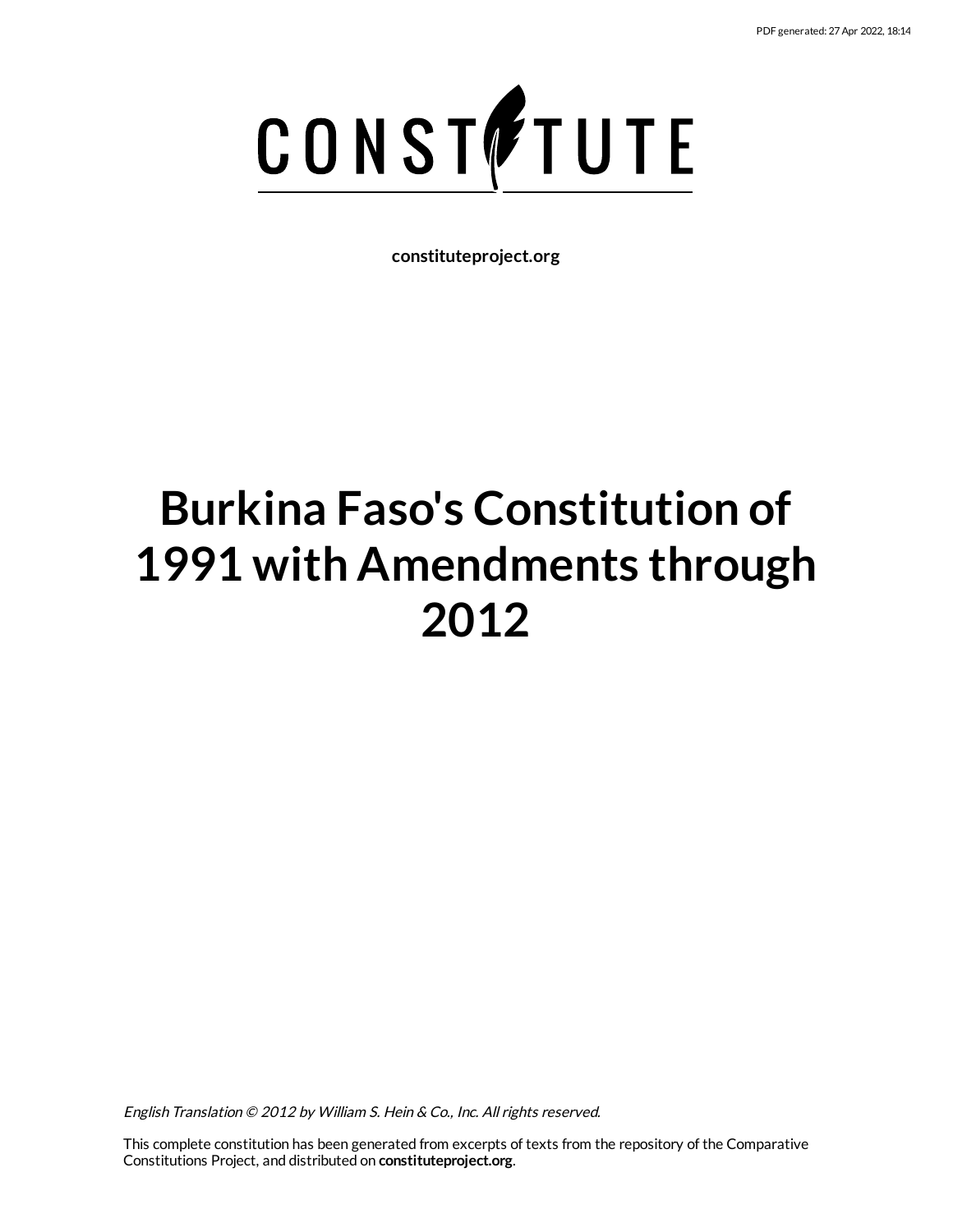## **Table of contents**

| TITLE II. OF THE STATE AND OF NATIONAL SOVEREIGNTY  10 |  |
|--------------------------------------------------------|--|
|                                                        |  |
|                                                        |  |
|                                                        |  |
|                                                        |  |
|                                                        |  |
|                                                        |  |
|                                                        |  |
|                                                        |  |
|                                                        |  |
|                                                        |  |
|                                                        |  |
|                                                        |  |
|                                                        |  |
|                                                        |  |
|                                                        |  |
|                                                        |  |
|                                                        |  |
|                                                        |  |
|                                                        |  |
|                                                        |  |
|                                                        |  |
|                                                        |  |
|                                                        |  |
|                                                        |  |
|                                                        |  |
|                                                        |  |
| Article 56 …………………………………………………………………………………… 14         |  |
|                                                        |  |
|                                                        |  |
|                                                        |  |
|                                                        |  |
|                                                        |  |
|                                                        |  |
|                                                        |  |
|                                                        |  |
|                                                        |  |
|                                                        |  |
|                                                        |  |
|                                                        |  |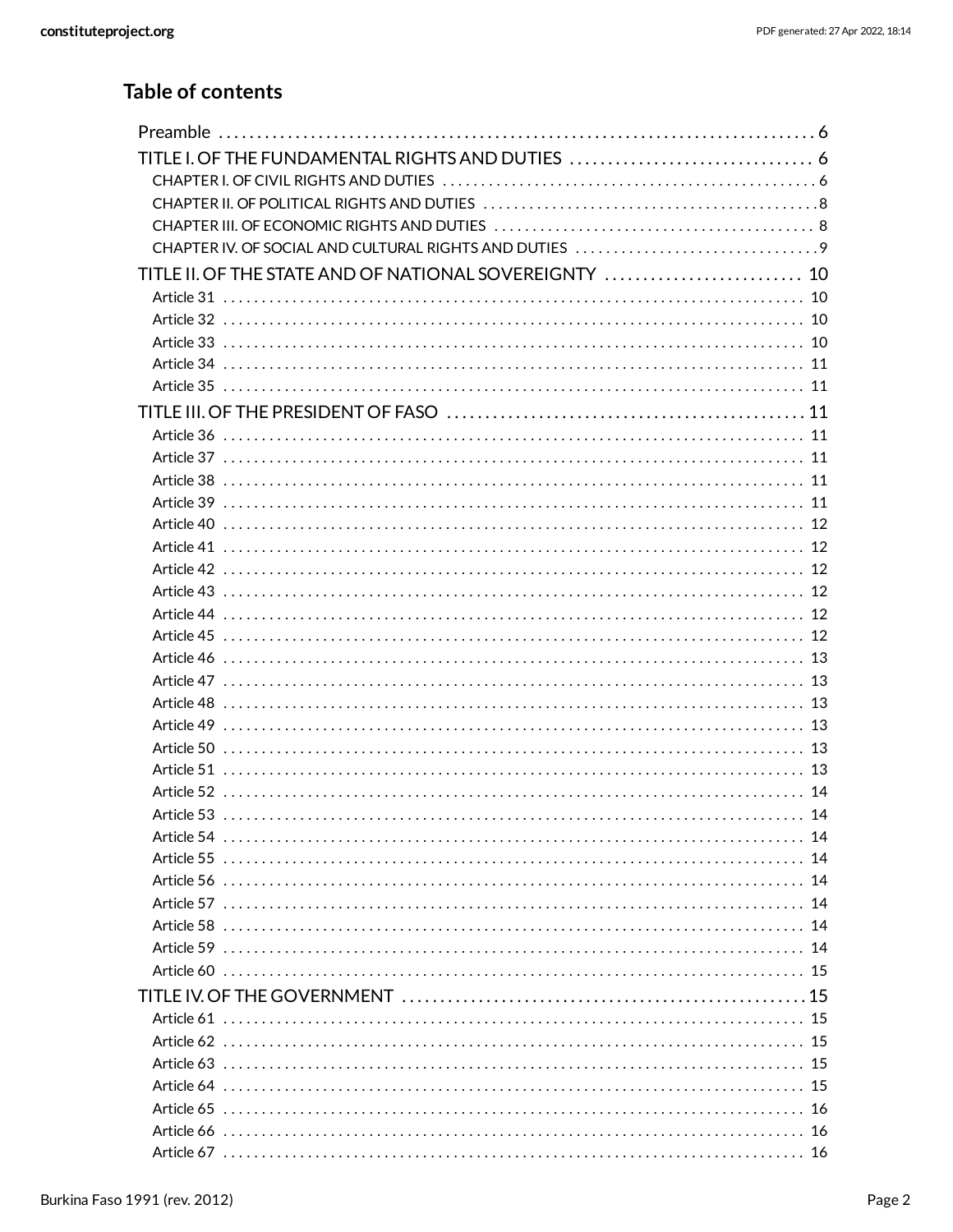| Article 78 …………………………………………………………………………………… 17                      |  |
|---------------------------------------------------------------------|--|
|                                                                     |  |
| Article 80 ……………………………………………………………………………………… 17                     |  |
| Article 81 …………………………………………………………………………………… 18                      |  |
|                                                                     |  |
| Article 83 ……………………………………………………………………………………… 18                     |  |
|                                                                     |  |
|                                                                     |  |
|                                                                     |  |
|                                                                     |  |
|                                                                     |  |
|                                                                     |  |
|                                                                     |  |
|                                                                     |  |
|                                                                     |  |
|                                                                     |  |
|                                                                     |  |
|                                                                     |  |
|                                                                     |  |
|                                                                     |  |
| TITLE VI. OF THE RESPECTIVE DOMAINS OF THE LAW AND OF REGULATION 20 |  |
|                                                                     |  |
|                                                                     |  |
|                                                                     |  |
|                                                                     |  |
|                                                                     |  |
|                                                                     |  |
|                                                                     |  |
|                                                                     |  |
|                                                                     |  |
|                                                                     |  |
|                                                                     |  |
|                                                                     |  |
| TITLE VII. OF THE RELATIONS BETWEEN THE GOVERNMENT AND THE          |  |
|                                                                     |  |
|                                                                     |  |
|                                                                     |  |
|                                                                     |  |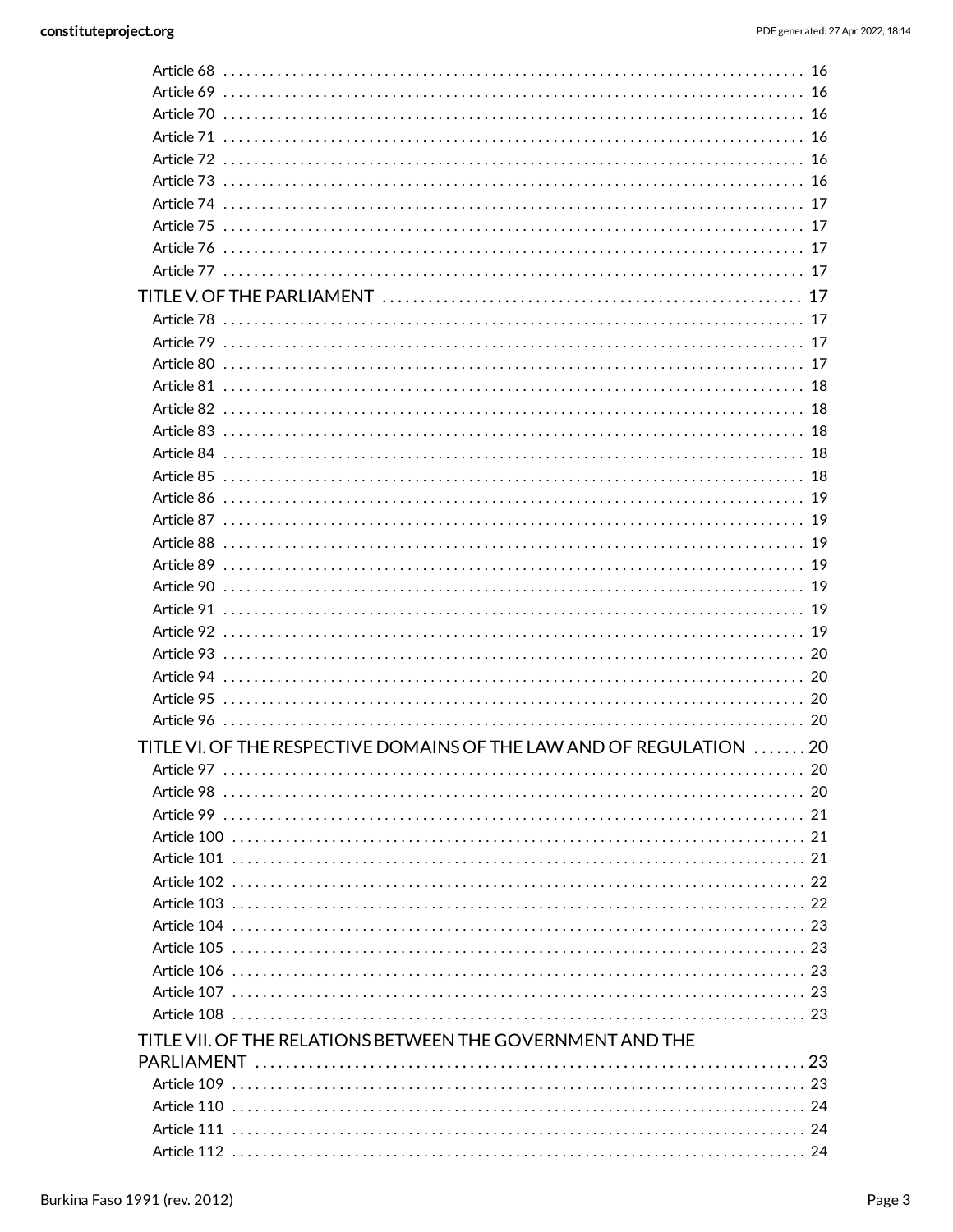| TITLE X. OF THE ECONOMIC AND SOCIAL COUNCIL AND OF THE ORGANS OF |    |
|------------------------------------------------------------------|----|
| <b>CONTROL</b>                                                   | 29 |
|                                                                  |    |
|                                                                  |    |
|                                                                  |    |
|                                                                  |    |
|                                                                  |    |
|                                                                  |    |
|                                                                  |    |
|                                                                  |    |
|                                                                  |    |
|                                                                  |    |
|                                                                  |    |
|                                                                  |    |
|                                                                  |    |
|                                                                  |    |
|                                                                  |    |
|                                                                  |    |
|                                                                  |    |
|                                                                  |    |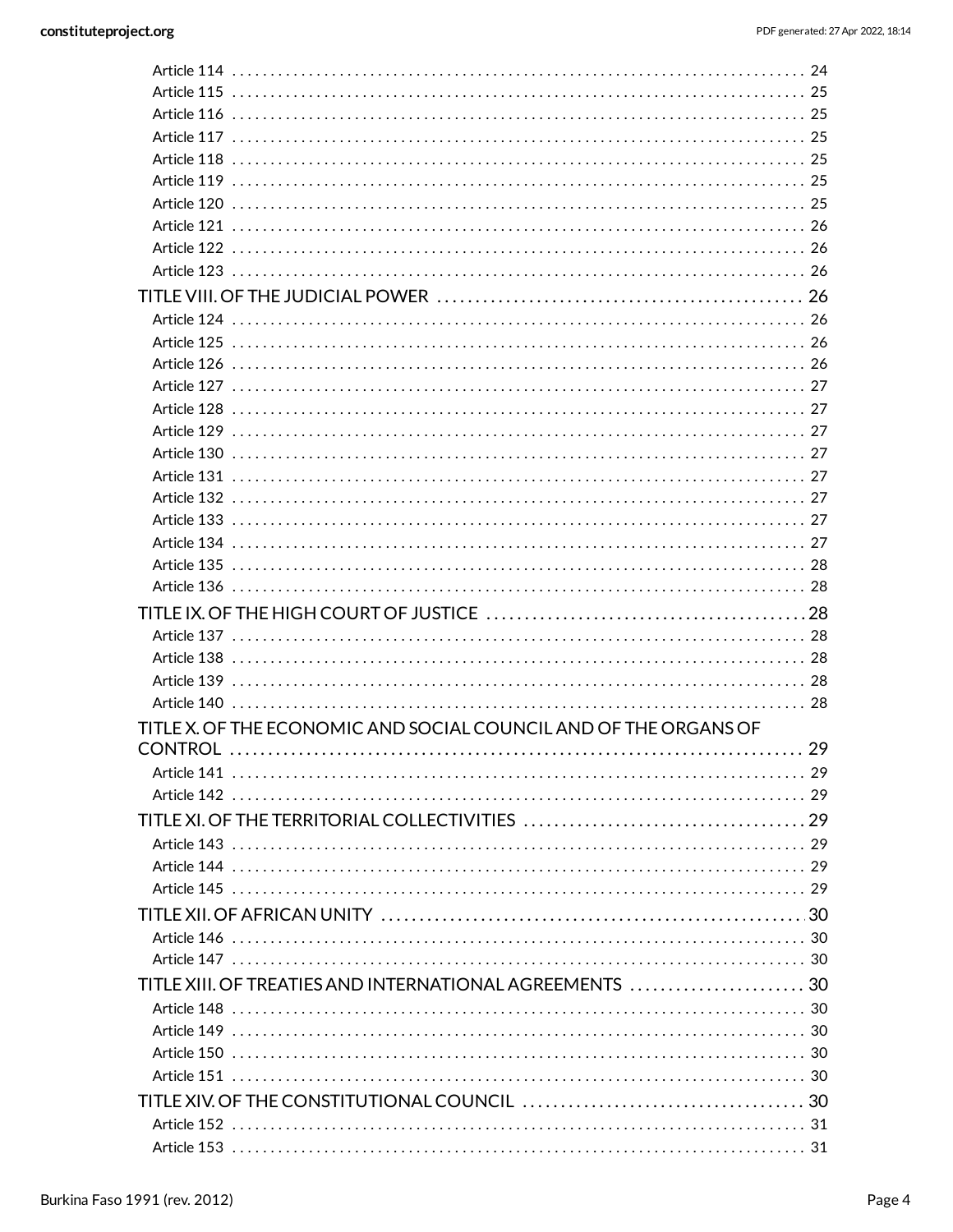| TITLE XIVter. OF THE SUPERIOR COUNCIL OF COMMUNICATION  33 |  |
|------------------------------------------------------------|--|
|                                                            |  |
|                                                            |  |
|                                                            |  |
|                                                            |  |
|                                                            |  |
|                                                            |  |
|                                                            |  |
|                                                            |  |
|                                                            |  |
|                                                            |  |
|                                                            |  |
|                                                            |  |
|                                                            |  |
|                                                            |  |
|                                                            |  |
|                                                            |  |
|                                                            |  |
|                                                            |  |
|                                                            |  |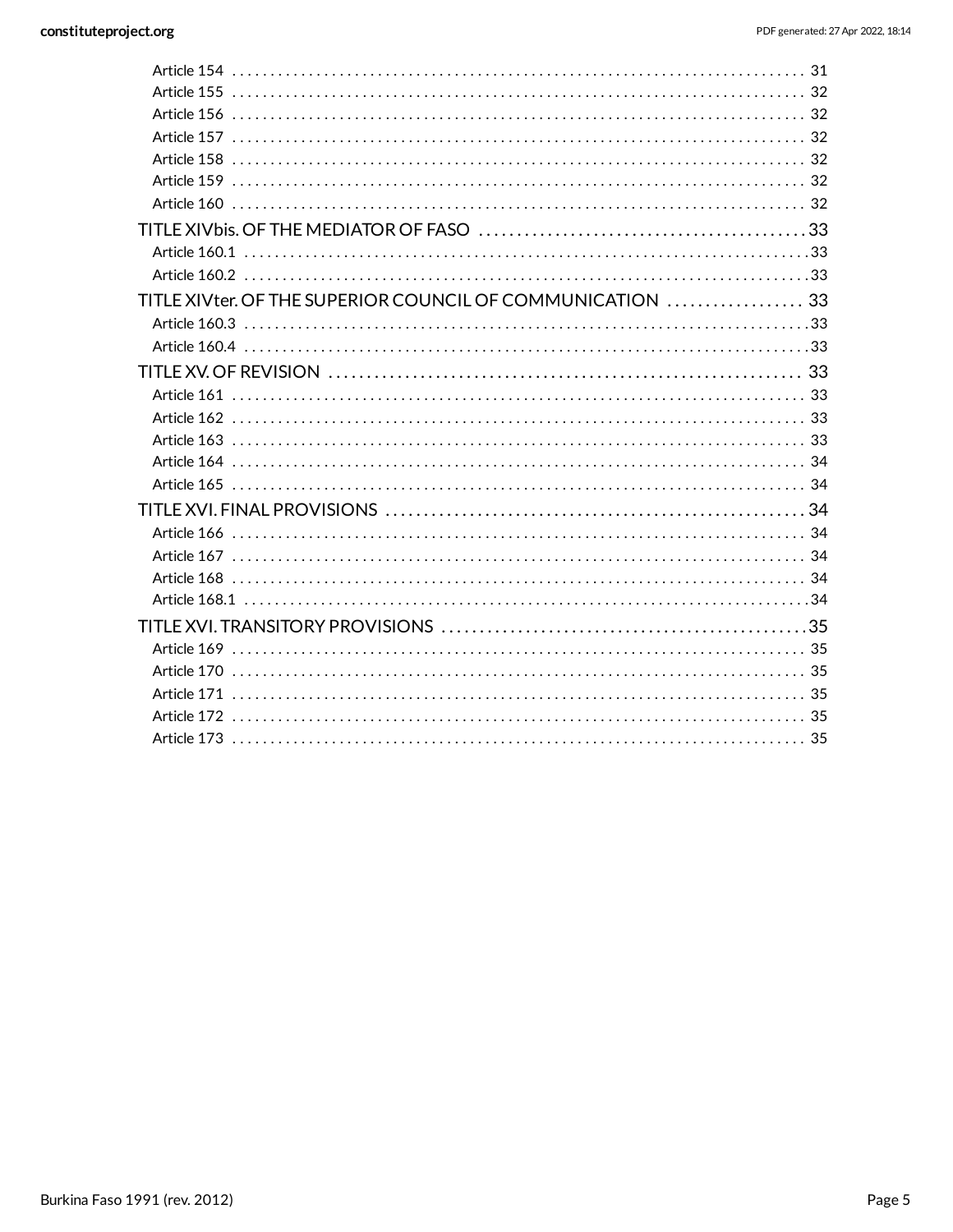Preamble

• Human dignity

• Regional group(s)

• International human rights treaties

• International human rights treaties

• Protection of environment

- Source of constitutional authority
- Motives for writing constitution

# <span id="page-5-0"></span>**Preamble**

We, the Sovereign People of Burkina Faso:

- CONSCIOUS of our responsibilities and of our duties before history and before humanity;
- STRENGTHENED by the democracies [we have] acquired;
- <span id="page-5-4"></span>COMMITTED to preserve those acquired and animated by a will to construct a State of law guaranteeing the exercise of collective and individual rights, liberty, dignity, security, well-being, development, equality and justice as the fundamental values of a pluralist society of progress and free from all prejudice;
- REAFFIRMING our commitment to the struggle against any form of domination as well as to the democratic character of power;
- DETERMINED to promote integrity, probity, transparence, impartiality and the obligation to render account as the republican and ethical values proper to moralize the life of the Nation;
- RECOGNIZING the customary and traditional leadership as [a] moral authority[,] depository of the customs and of the traditions in our society;
- RECOGNIZING that the promotion of gender is a factor for realization of the equality of law between men and women of Burkina Faso;
- <span id="page-5-7"></span>• SEARCHING [for] the economic and political integration with the other peoples of Africa with a view to the construction of a federative unity of Africa;
- <span id="page-5-5"></span>• SUBSCRIBING to the Universal Declaration of the Rights of Man of 1948 and to the international instruments concerning economic, political, social and cultural problems;
- REAFFIRMING solemnly our commitment vis-a-vis the African Charter of the Rights of Man and of Peoples of 1981;
- DESIROUS to promote peace, international cooperation, the peaceful resolution of differences between States, with justice, equality, liberty and the sovereignty of peoples;
- <span id="page-5-6"></span>CONSCIOUS of the absolute necessity to protect the environment;

APPROVE and ADOPT this Constitution of which this preamble is made an integral part.

# <span id="page-5-1"></span>**TITLE I. OF THE FUNDAMENTAL RIGHTS AND DUTIES**

### <span id="page-5-2"></span>**CHAPTER I. OF CIVIL RIGHTS AND DUTIES**

#### **Article 1**

General guarantee of equality

<span id="page-5-3"></span>All the Burkinabe are born free and equal in rights.

All have an equal vocation to enjoy all the rights and all the freedoms guaranteed by this Constitution.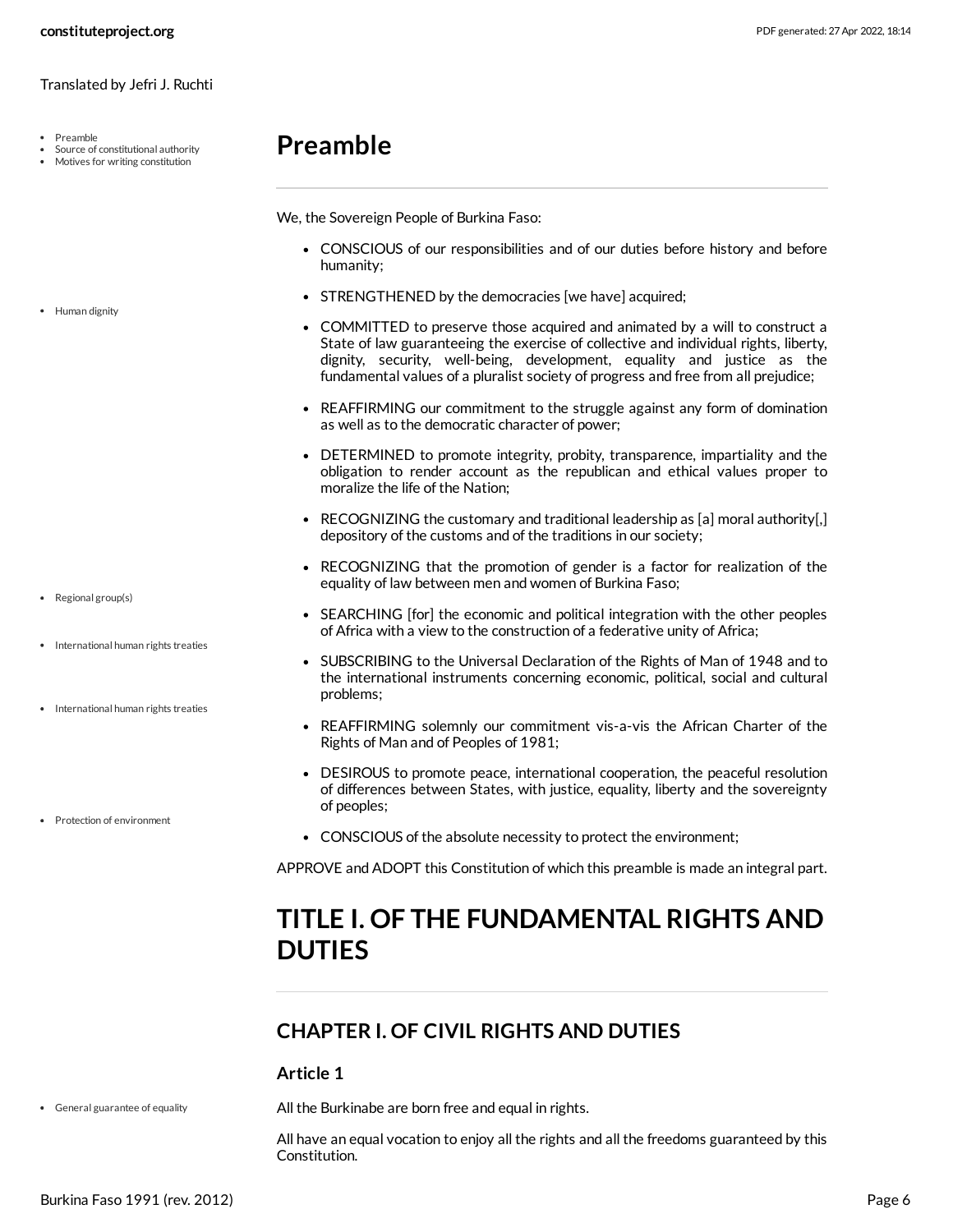- Equality regardless of language
- Equality regardless of race
- Equality regardless of religion
- Equality regardless of skin color
- Equality regardless of gender
- Equality regardless of political party Equality regardless of financial status
- Right to life
- Prohibition of torture
- Prohibition of cruel treatment
- Prohibition of slavery
- Protection from uniustified restraint

Principle of no punishment without law Protection from ex post facto laws

- Power to deport citizens
- Right to fair trial

• Right to counsel

Inalienable rights Right to privacy

• Freedom of assembly Freedom of religion

> Freedom of press Freedom of expression Right to information

<span id="page-6-11"></span>**Article 4**

**Article 2**

<span id="page-6-9"></span>**Article 3**

punishable by the law.

All Burkinabe and all persons living in Burkina Faso benefit from an equal protection of the law. All have the right to have their case heard by an independent and impartial jurisdiction.

<span id="page-6-0"></span>Discrimination of all sorts, notably those founded on race, ethnicity, region, color, sex,

<span id="page-6-8"></span>Slavery, slavery-like practices, inhuman and cruel, degrading and humiliating treatments, physical or moral torture, services and mistreatments inflicted on children and all forms of the degradation of Man[,] are forbidden and punished by the law.

No one may be deprived of his liberty if he is not prosecuted for acts specified and

<span id="page-6-5"></span>No one may only be arrested, detained, deported or exiled by virtue of the law.

language, religion, caste, political opinions, wealth and birth, are prohibited.

<span id="page-6-12"></span>The protection of life, security, and physical integrity are guaranteed.

Any accused is presumed innocent until his guilt has been established. • Presumption of innocence in trials

> <span id="page-6-10"></span><span id="page-6-6"></span>The right to a defense, including that of freely choosing one's defender is guaranteed before all the jurisdictions.

#### <span id="page-6-7"></span>**Article 5**

Anything which is not forbidden by the law may not be hindered and no one can be constrained to do that which [the law] does not order.

The penal law does not have retroactive effect. One may only be judged and punished by virtue of a law promulgated and published prior to the punishable act.

Punishment is personal and individual.

#### <span id="page-6-4"></span>**Article 6**

The residence, the domicile, private and family life, [and] the secrecy of correspondence of every person, are inviolable.

It can only be infringed according to the forms and in the cases specified by the law.

#### <span id="page-6-1"></span>**Article 7**

The freedom of belief, of non-belief, of conscience, of religious opinion, [of] philosophy, of exercise of belief, the freedom of assembly, the free practice of custom as well as the freedom of procession and of demonstration, are guaranteed by this Constitution, under reserve of respect for the law, for public order, for good morals and for the human person.

#### <span id="page-6-2"></span>**Article 8**

The freedoms of opinion, of the press and the right to information are guaranteed.

Every person has the right to express and to disseminate his opinions within the order of the laws and regulations in force.

#### <span id="page-6-3"></span>**Article 9**

The free circulation of persons and of assets, the free choice of residence and the right of asylum, are guaranteed within the order of the laws and regulations in force.

• Freedom of opinion/thought/conscience

• Protection of stateless persons • Freedom of movement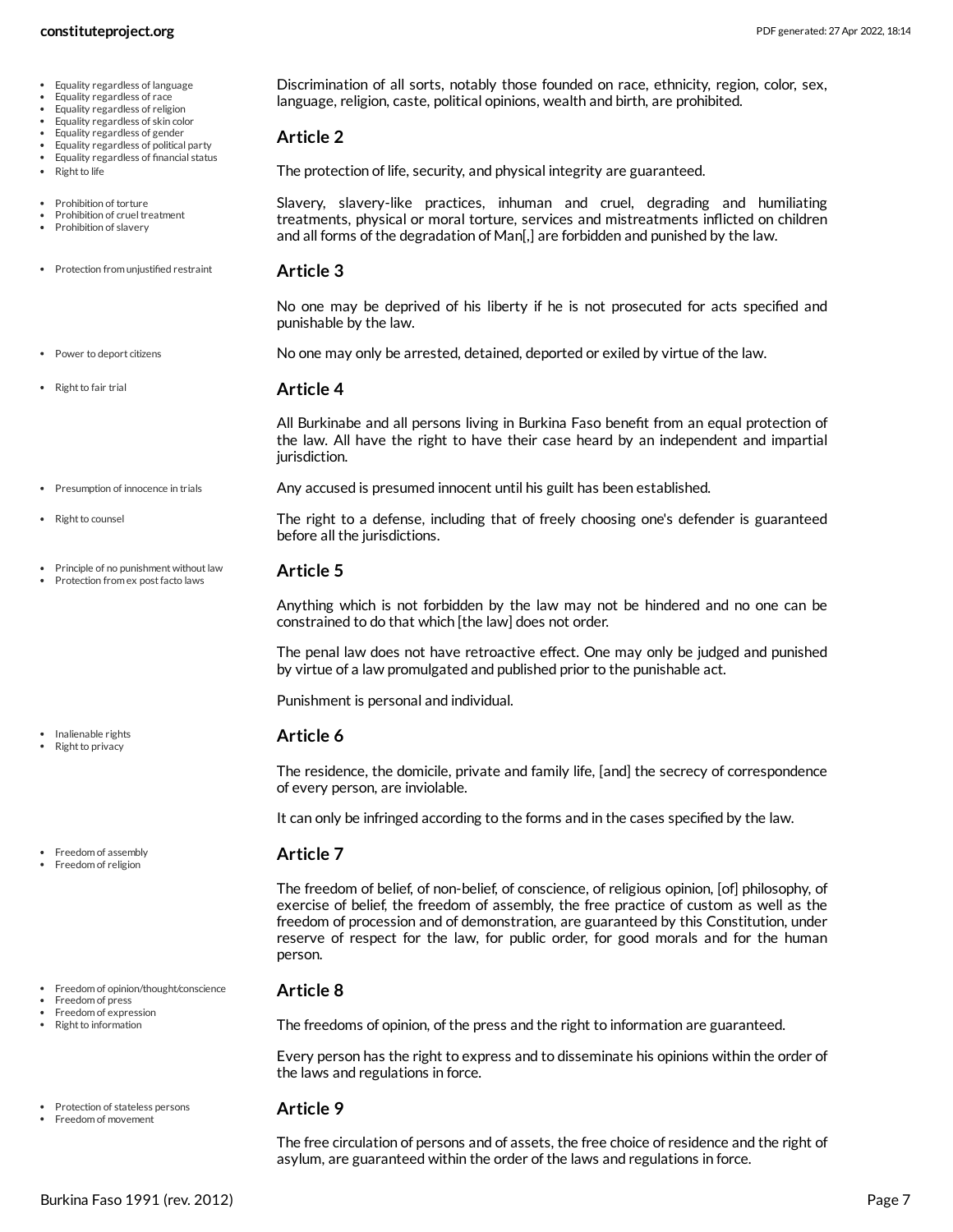Duty to serve in the military

Prohibited political parties Right to form political parties

Ownership of natural resources

Protection from expropriation Right to own property

#### <span id="page-7-2"></span>**Article 10**

Every Burkinabe citizen has the duty to participate in the defense and in the maintenance of the territorial integrity.

He is required to fulfill national service when it is required of him.

#### <span id="page-7-0"></span>**CHAPTER II. OF POLITICAL RIGHTS AND DUTIES**

#### **Article 11**

All Burkinabe enjoy civil and political rights within the conditions specified by the law.

#### **Article 12**

All the Burkinabe without any distinction, have the right to participate in the conduct of the affairs of the State and of society.

In this capacity, they are electors and eligible within the conditions specified by the law.

#### <span id="page-7-4"></span>**Article 13**

The political parties and formations create themselves freely.

They participate in the activity of political life, in the information and the education of the people as well as in the expression of suffrage.

They conduct their activities freely within respect for the laws.

All the political parties or formations are equal in rights and in duties.

However, tribalist, regionalist, denominational, or racist political parties or formations are not authorized.

### <span id="page-7-1"></span>**CHAPTER III. OF ECONOMIC RIGHTS AND DUTIES**

#### **Article 14**

<span id="page-7-3"></span>The natural wealth and resources belong to the people.

<span id="page-7-5"></span>They are utilized for the amelioration of their conditions of life.

#### **Article 15**

The right of property is guaranteed. It may not be exercised contrary to social utility or in a manner which results in prejudice to the security, to liberty, to existence or to the property of others.

It can only be infringed the in case of public necessity declared in the legal forms.

No one will be deprived of their possessions if it is not for [a] cause of public utility and under the condition of a just indemnity established conforming to the law. This indemnity must be prior to the expropriation, except in case of urgency or of force majeure.

• Right to establish a business

#### <span id="page-7-6"></span>**Article 16**

The freedom of enterprise is guaranteed within the order of the laws and regulations in force.

#### **Article 17**

The duty to fulfill one's fiscal obligations conforming to the law is imposed on each one.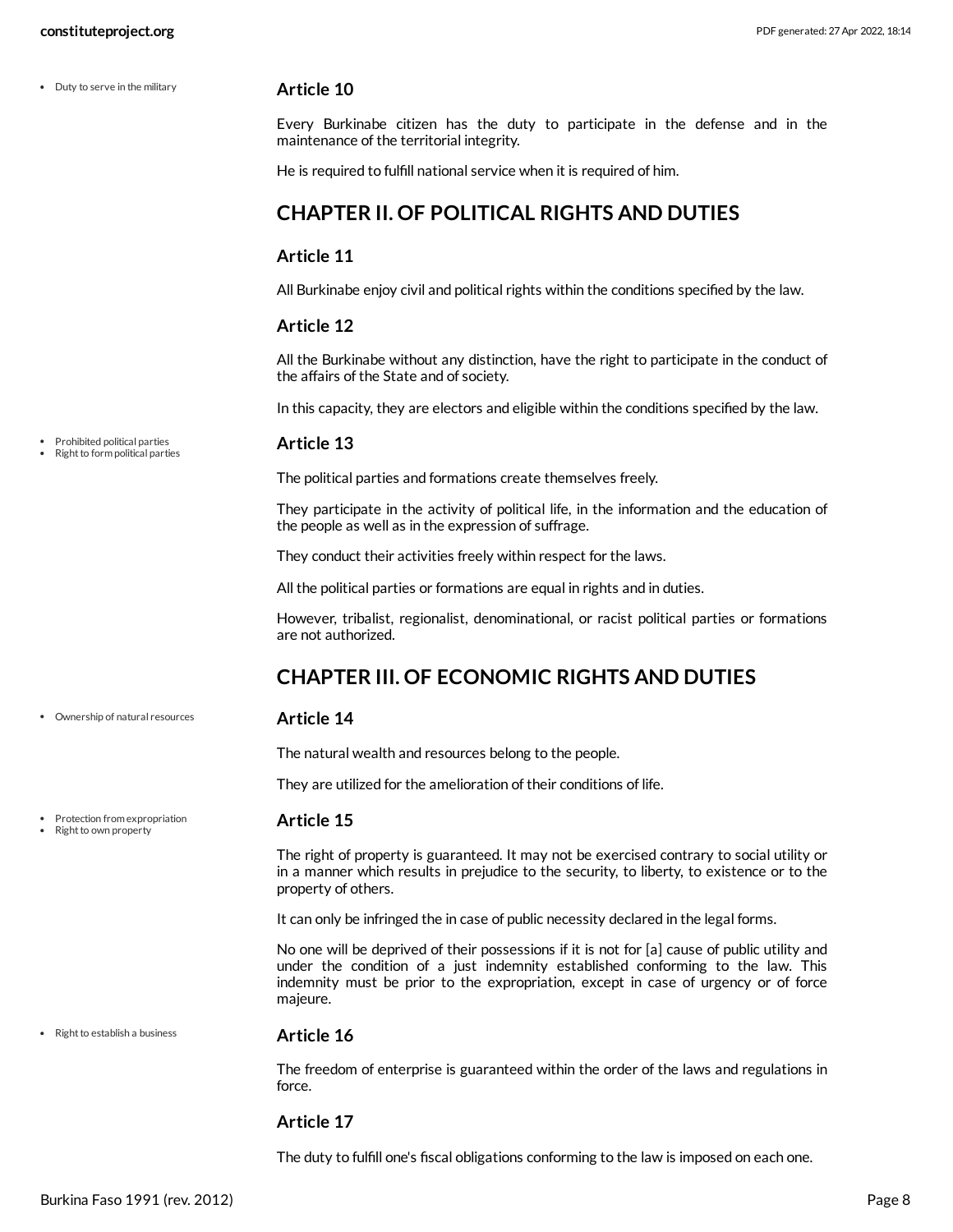### <span id="page-8-0"></span>**CHAPTER IV. OF SOCIAL AND CULTURAL RIGHTS AND DUTIES**

#### <span id="page-8-3"></span>**Article 18**

• State support for the elderly Right to shelter

- Right to rest and leisure Reference to science
- State support for the disabled
- Right to culture
- Reference to art
- Right to work
- Right to just remuneration

• Freedom of association

Right to join trade unions

• Right to strike

- 
- Regulation of marriage Provision for matrimonial equality

• Rights of children

#### <span id="page-8-8"></span>**Article 24**

<span id="page-8-7"></span>**Article 25**

The State works to promote the rights of the child.

#### • Right to transfer property

The right to transmit one's assets by inheritance or gift is recognized conforming to the laws and regulations in force.

**Article 26** • Right to health care

<span id="page-8-4"></span>The right to health is recognized. The State works to promote it.

Education, instruction, [professional] training, work, social security, housing, sport, leisure, health, protection of Maternity and of Infancy, assistance to the aged or handicapped persons and [those] in social cases, [and] artistic and scientific creation, constitute the social and cultural rights recognized by this Constitution which sees to their promotion.

#### <span id="page-8-5"></span>**Article 19**

The right to work is recognized and is equal for all.

It is prohibited to discriminate in matters of employment and of remuneration founded notably on sex, color, social origin, ethnicity or political opinion.

#### **Article 20**

The State sees to the constant amelioration of the conditions of work and to the protection of the worker.

#### <span id="page-8-1"></span>**Article 21**

The freedom of association is guaranteed. Every person has the right to constitute associations and to participate freely in the activities of the associations created. The functioning of the associations must conform to the laws and regulations in force.

The syndical freedom is guaranteed. The unions exercise their activities without constraint and without limitation other than those specified by the law.

#### <span id="page-8-6"></span>**Article 22**

The right to strike is guaranteed. It is exercised conforming to the laws in force.

#### <span id="page-8-2"></span>**Article 23**

The family is the basic unit of society. The State has the duty to protect it.

Marriage is founded on the free consent of the man and of the woman. All discrimination based on race, color, religion, ethnicity, caste, social origin, [and] fortune, is forbidden in matters of marriage.

Children are equal in rights and in duties in their familial relations. The parents have the natural right and the duty to raise and to educate their children. These must give them respect and assistance.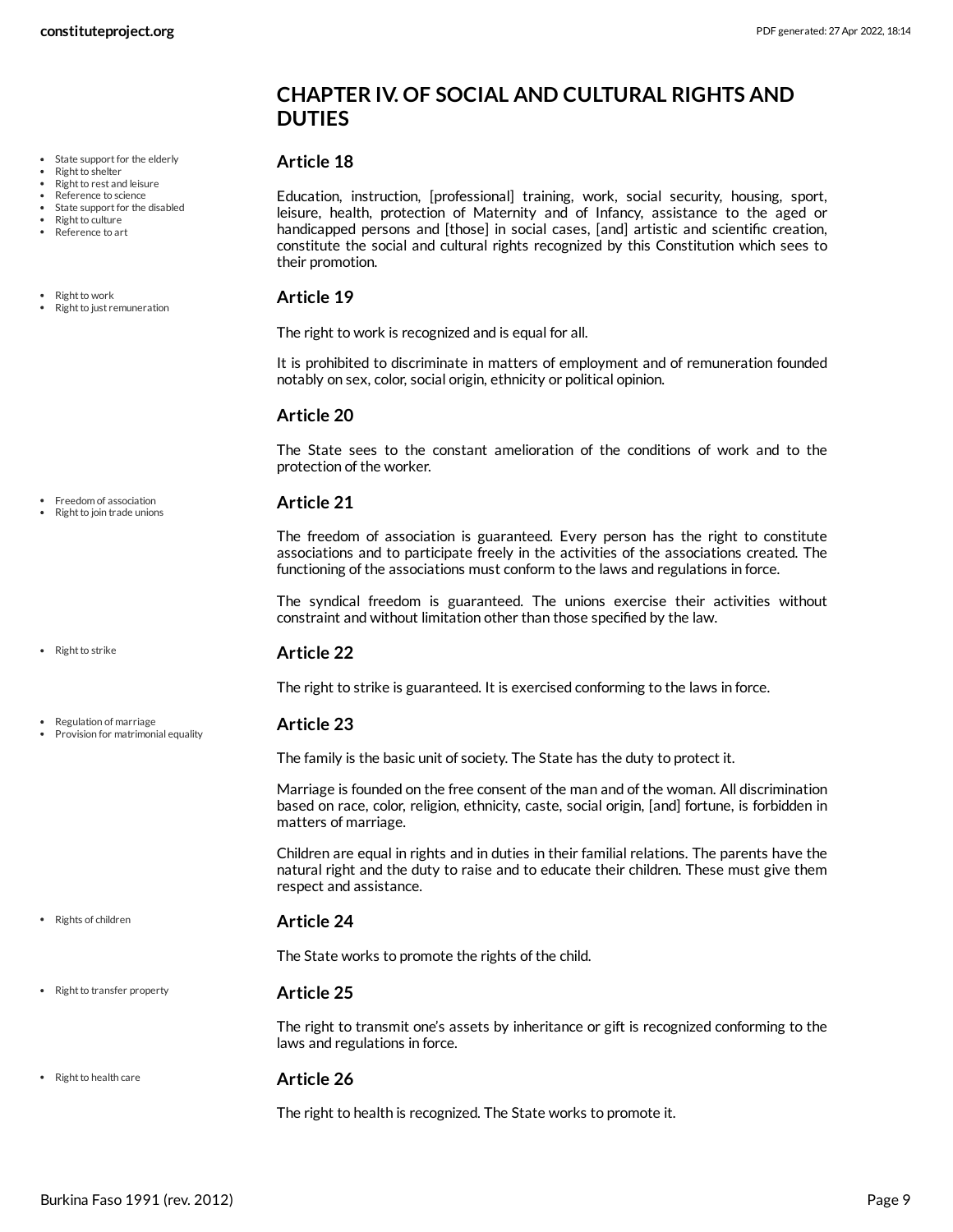<span id="page-9-6"></span>**Article 28**

the law.

Every citizen has the right to instruction.

The law guarantees intellectual property.

exercised conforming to the texts in force.

Public education is secular.

Private education is recognized. The law establishes the conditions of its exercise.

- Provisions for intellectual property
- Reference to science Reference to art
- 
- Protection of environment

#### <span id="page-9-5"></span>**Article 29**

The right to a healthy environment is recognized; the protection, the defense and the promotion of the environment are a duty for all.

The freedom of creation and [of] artistic, scientific and technical works, are protected by

The manifestation of cultural, intellectual, artistic and scientific activity is free and is

#### **Article 30**

<span id="page-9-7"></span>Every citizen has the right to initiate an action or participate in a collective action under the form of petition against the acts:

- harming the public patrimony;
- harming the interests of the social communities;
- infringing the environment or the cultural or historic patrimony.

# <span id="page-9-0"></span>**TITLE II. OF THE STATE AND OF NATIONAL SOVEREIGNTY**

#### <span id="page-9-1"></span>**Article 31**

Burkina Faso is a democratic, unitary and secular State.

Faso is the republican form of the State.

#### <span id="page-9-2"></span>**Article 32**

National sovereignty belongs to the people who exercise it under the conditions specified by this Constitution and by the law.

#### <span id="page-9-3"></span>**Article 33**

Suffrage is direct or indirect and exercised under the conditions specified by the law.

<span id="page-9-4"></span>Direct suffrage is always universal, equal and secret.

• Right of petition

Protection of environment

- Type of government envisioned
- Separation of church and state
- Official religion

• Secret ballot

National anthem National flag National motto

Claim of universal suffrage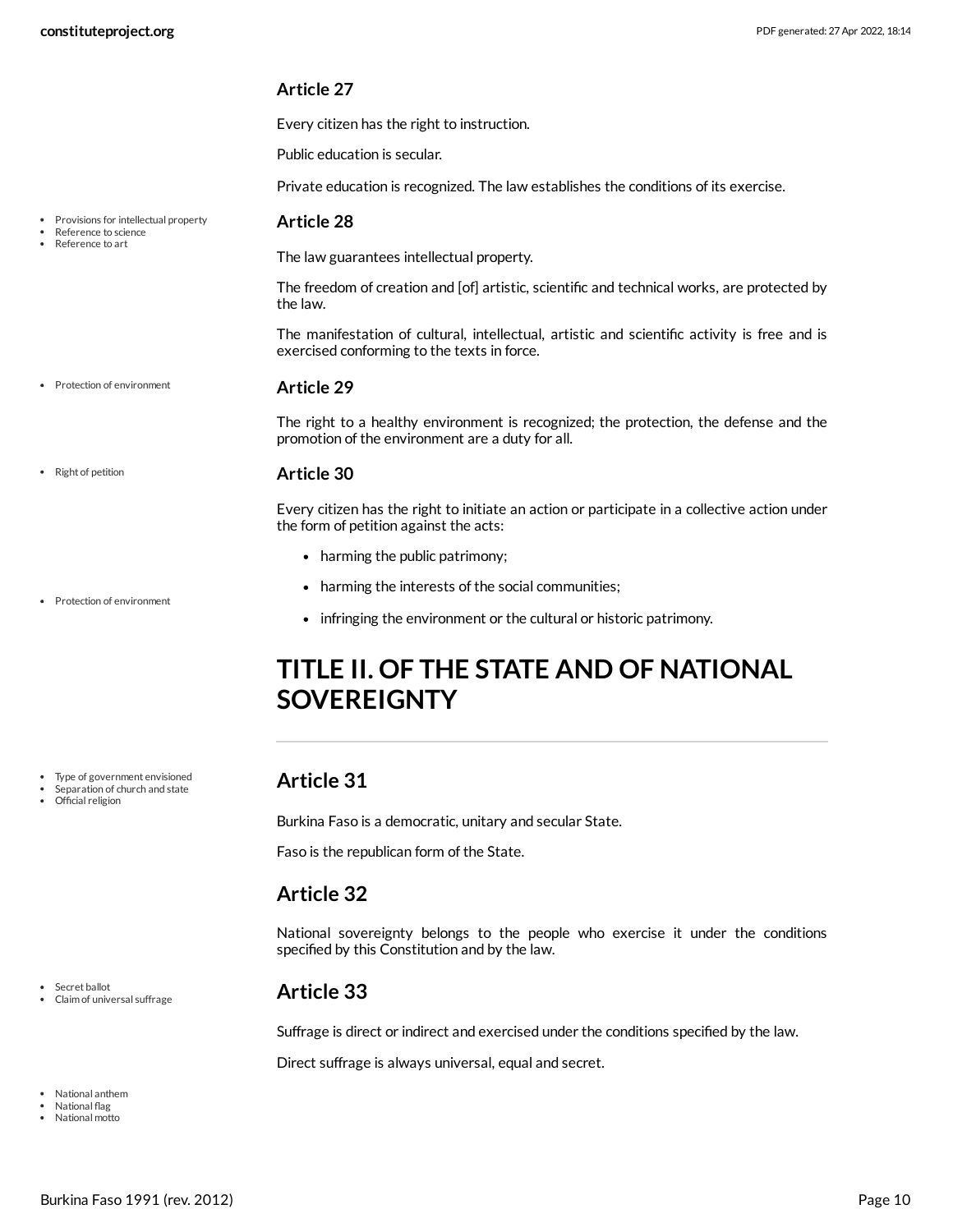<span id="page-10-0"></span>The symbols of the Nation are constituted by an emblem, by a coat-of-arms, by an anthem and by a motto.

The emblem is the tri-colored flag of rectangular and horizontal form, red and green with, in its center, a yellow-gold star of five points.

- The law determines the coat-of-arms as well as the signification of its constituent elements.
- The national anthem is the DITANYE.
- The motto is: UNITE PROGRES JUSTICE [Unity Progress Justice].

#### <span id="page-10-1"></span>**Article 35**

The official language is French.

The law establishes the modalities of the promotion and of the official use of the national languages.

# <span id="page-10-2"></span>**TITLE III. OF THE PRESIDENT OF FASO**

Name/structure of executive(s)

Official or national languages Protection of language use

- Secret ballot Head of state term limits
- Head of state term length
- Head of state selection
- Claim of universal suffrage
- Minimum age of head of state
- Eligibility for head of state

Head of state selection

#### <span id="page-10-3"></span>**Article 36**

The President of Faso is the Head of the State.

He sees to the respect of the Constitution.

He establishes the principal orientations of the policy of the State.

He incarnates and assures the national unity.

He is the guarantor of the national independence, of the integrity of the territory, of the permanence and of the continuity of the State, [and] of respect for agreements and treaties.

#### <span id="page-10-4"></span>**Article 37**

The President of Faso is elected for five years by universal, direct, equal and secret suffrage. He is re-eligible one time.

#### <span id="page-10-5"></span>**Article 38**

Every candidate to the functions of President of Faso must be Burkinabe by birth, be thirty-five years of age at least and of seventy-five years [of age] at most at the date of deposit of his candidature[,] and meeting the conditions required by the law.

#### <span id="page-10-6"></span>**Article 39**

The President of Faso is elected by the absolute majority of the suffrage expressed.

If this majority is not obtained in the first round of the ballot, it proceeds fifteen (15) days later to a second round. Only the two candidates can present themselves who, as the case may be, after withdrawal of the less favored candidates, are found to have received the greatest number of votes at the first round; the President of Faso is then elected by simple majority.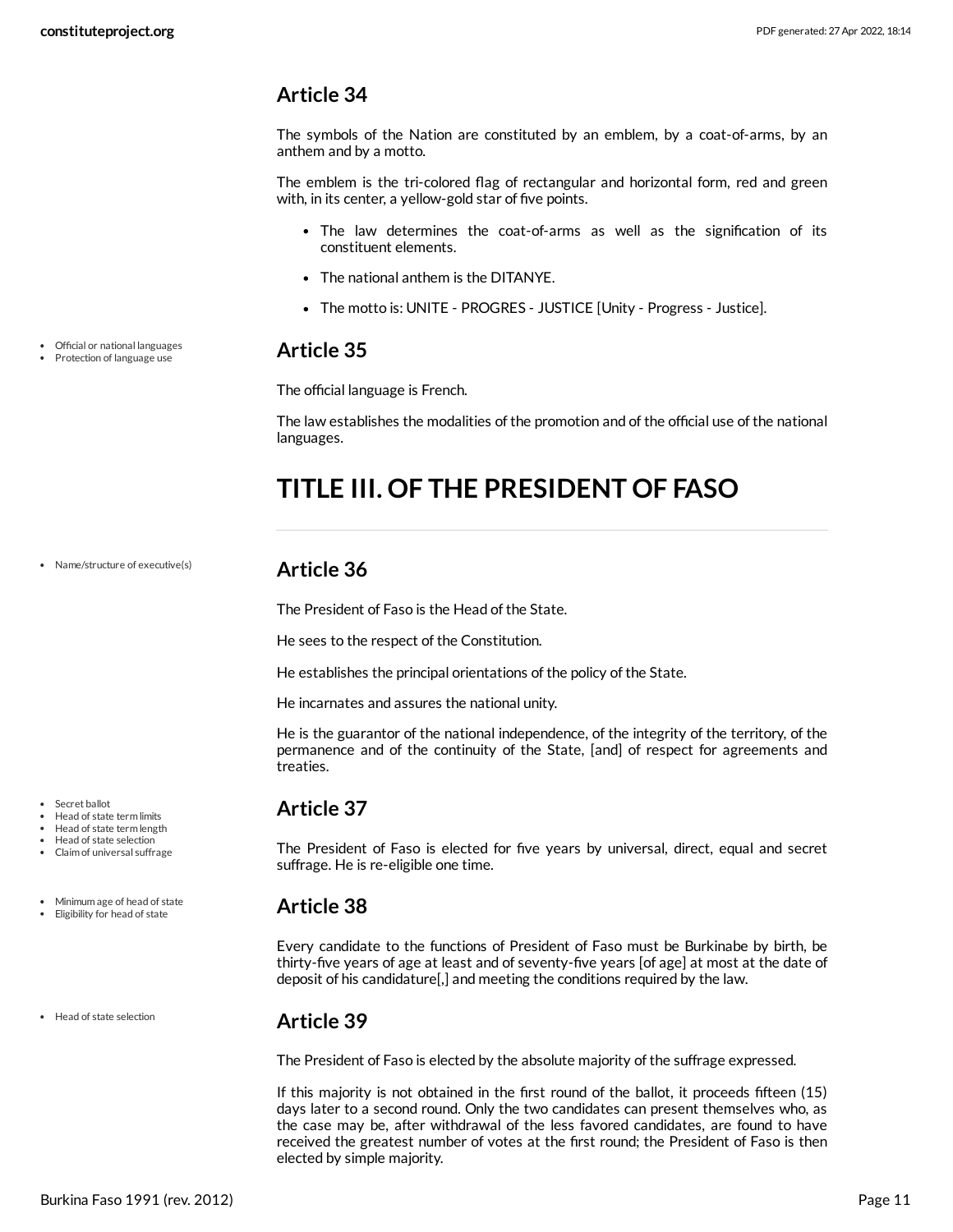<span id="page-11-0"></span>The elections are set twenty-one days at least and forty days at most before the expiration of the mandate of the President in office.

#### <span id="page-11-1"></span>**Article 41**

The law determines the procedure, the conditions of eligibility and of presentation of the candidatures to the presidential elections, of the conduct of the ballot, of the counting and of the proclamation of the results. It specifies all the provisions required so that the elections will be free, honest and regular.

### <span id="page-11-2"></span>**Article 42**

The functions of the President of Faso are incompatible with the exercise of all other elective mandate of national level, of any public employment and of any professional activity.

The provisions of Articles 72, 73, 74 and 75 of this Constitution are applicable to the President of Faso.

<span id="page-11-3"></span>**Article 43**

While the President of Faso is incapacitated in a temporary manner from fulfilling his functions, his powers are provisionally exercised by the Prime Minister.

In case of vacancy of the Presidency of Faso for any cause that may be, or of absolute or definitive incapacity declared by the Constitutional Council referred to [the matter] by the Government, the functions of the President of Faso are exercised by the President of the Senate. It proceeds to the election of a new President for a new period of five years.

The election of the new President takes place sixty days at least and ninety days at most after [the] official declaration of the vacancy or of the definitive character of the incapacity.

The President of the Senate exercising the functions of the President of Faso may not be [a] candidate at this presidential election.

In all cases, application may not be made of Articles 46, 49, 50, 59, and 161 of this Constitution during the vacancy of the Presidency.

Oaths to abide by constitution

Head of state replacement Head of state removal

#### <span id="page-11-4"></span>**Article 44**

Before entering into [his] functions, the President elected swears before the Constitutional Council the following oath: "I swear before the Burkinabe people and on my honor to preserve, to respect, to have respected and to defend the Constitution and the laws, and to implement it to guarantee justice to all the inhabitants of Burkina Faso."

In the course of the ceremony of investiture, the President of the Constitutional Council receives the written declaration of the assets of the President of Faso.

#### <span id="page-11-5"></span>**Article 45**

<span id="page-11-6"></span>The law establishes the civil list of service to the President of Faso. It organizes the service of a pension in favor of former Presidents.

- Cabinet selection
- Head of government removal
- Cabinet removal

Head of government selection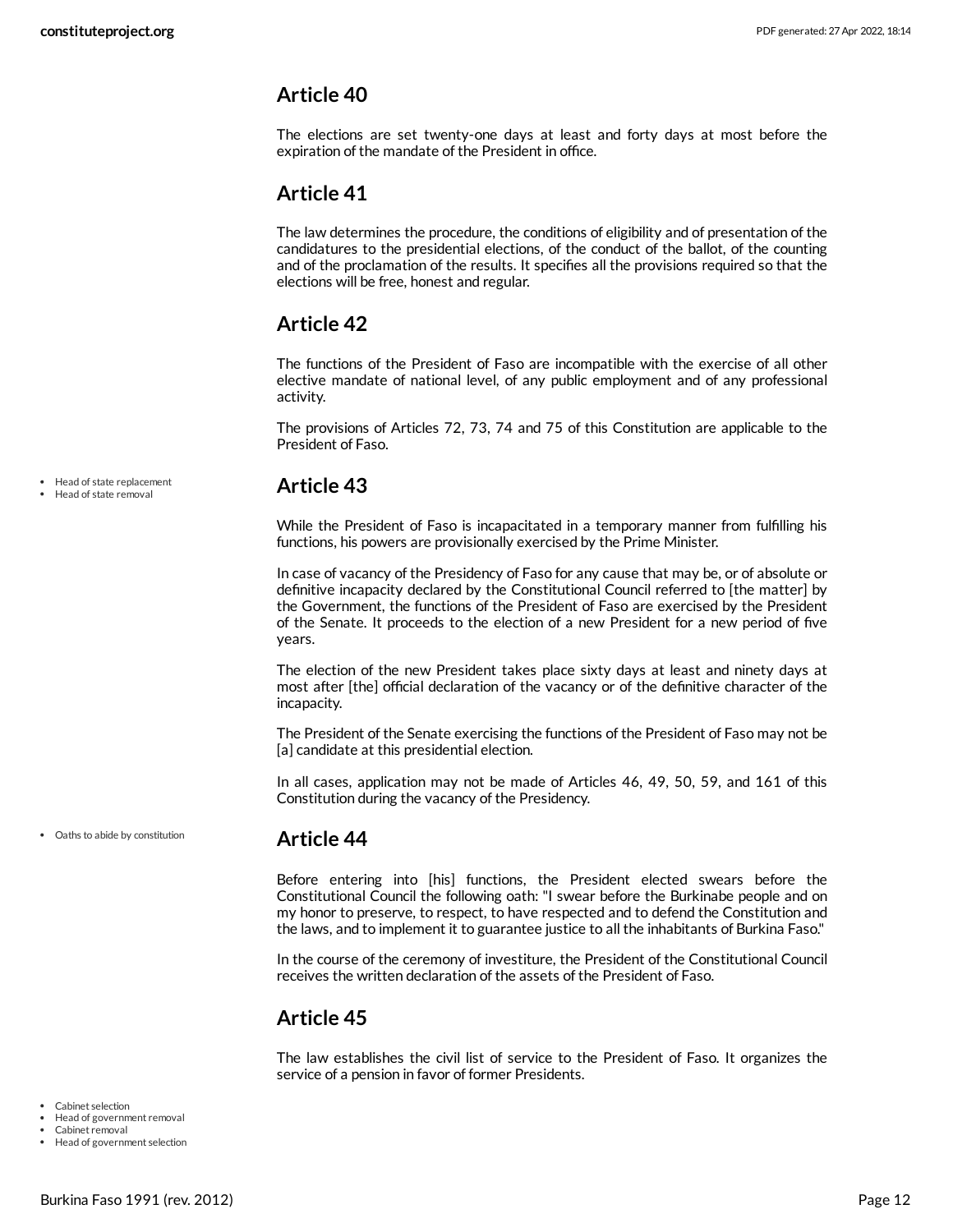<span id="page-12-0"></span>The President of Faso appoints the Prime Minister from among the majority of the National Assembly and terminates his functions, either on the presentation by him of his resignation, or on his own authority in the superior interest of the Nation.

On the proposal of the Prime Minister, he appoints the other members of the Government and terminates their functions.

### <span id="page-12-1"></span>**Article 47**

The President of Faso presides over the Council of Ministers. The Prime Minister substitutes for him with the conditions established by this Constitution.

### <span id="page-12-2"></span>**Article 48**

The President of Faso promulgates the law within the twenty-one days which follow the transmission of the text definitively adopted. This time period is reduced to eight days in case of urgency declared by the National Assembly or the Senate.

The President of Faso can, during the time period of promulgation, demand a second reading of the law or of certain of its articles; the demand may not be refused. This procedure suspends the time periods of promulgation.

In default of promulgation within the time periods required, the law enters automatically into force following [the] declaration of the Constitutional Council.

### <span id="page-12-3"></span>**Article 49**

The President of Faso can, after [the] opinion of the Prime Minister, of the President of the Senate and of the President of the National Assembly, submit to referendum any bill of the law concerning any question of national interest.

In [the] case of the adoption of the said law, it proceeds to its promulgation in the time periods specified in Article 48.

#### <span id="page-12-4"></span>**Article 50**

The President of Faso can, after consultation of the Prime Minister, of the President of the Senate and of the President of the National Assembly, declare the dissolution of the National Assembly. In [the] case of dissolution, the legislative elections take place sixty days at least and ninety days at most after the dissolution.

It may not proceed to a new dissolution in the year which follows these elections.

The dissolved National Assembly may not meet.

However, the mandate of the Deputies only expires at the date of validation of the mandate of the members of the new National Assembly.

### <span id="page-12-5"></span>**Article 51**

<span id="page-12-6"></span>The President of Faso communicates with the two Chambers of the Parliament, either in person, or by the messages which he has read by the President of each Chamber and which do not give rise to any debate. Out of session, the Chambers of the Parliament meet specially to this effect.

Designation of commander in chief

Veto override procedure

Approval or veto of general legislation Constitutionality of legislation

Referenda

Dismissal of the legislature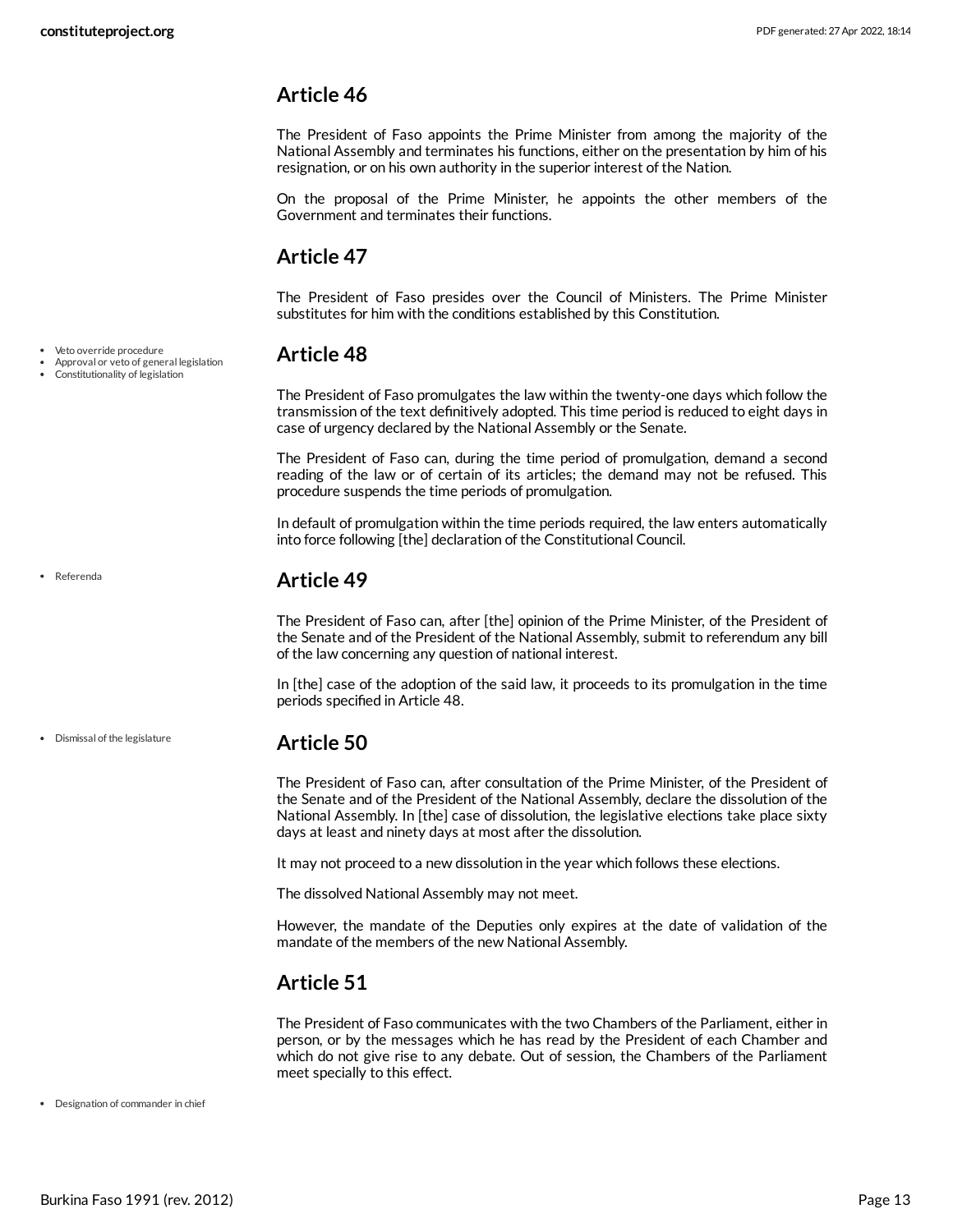<span id="page-13-0"></span>The President of Faso is the Supreme Head of the National Armed Forces; in this capacity, he presides over the Superior Council of Defense.

He appoints the Major General Head of State of the Armies.

#### Establishment of judicial council

#### <span id="page-13-1"></span>**Article 53**

The President of Faso is the President of the Superior Council of the Magistrature.

#### <span id="page-13-2"></span>**Article 54**

The President of Faso exercises the right of pardon. He proposes the laws of amnesty.

#### <span id="page-13-3"></span>**Article 55**

The President of Faso appoints to the offices of the high civil and military administration[,] as well as in the societies and enterprises of strategic character determined by the law.

He appoints the ambassadors and the extraordinary envoys to the foreign powers and to international organizations.

The foreign ambassadors and extraordinary envoys are accredited to him.

He appoints the Grand Chancellor of the Order Burkinabe.

A law determines the functions or offices for which the power of appointment of the President of Faso is exercised after [the] opinion of the Parliament as well as the modalities and effects of this consultation.

### <span id="page-13-4"></span>**Article 56**

The law determines the other offices which he provides for in the Council of Ministers, as well as the conditions in which the powers of appointment of the President are exercised.

### <span id="page-13-5"></span>**Article 57**

The Acts of the President of Faso other than those specified in Articles 46, 49, 50, 54 and 59 are countersigned by the Prime Minister, as the case may be, by the concerned Ministers.

#### <span id="page-13-6"></span>**Article 58**

The President of Faso decrees, after deliberation in the Council of Ministers, the state of siege and the state of urgency.

#### <span id="page-13-7"></span>**Article 59**

When the Institutions of Faso, the independence of the Nation, the integrity of its territory or the execution of its obligations are menaced in a grave and immediate manner and/or that the regular functioning of the public constitutional powers is interrupted, the President of Faso takes, after deliberation in the Council of Ministers, after official consultation of the Presidents of the Senate, of the National Assembly and of the Constitutional Council, the measures required by the circumstances. He informs the Nation of it by a message. In no case, may he make an appeal to foreign armed

Power to pardon

- Head of state powers
- Foreign affairs representative
- International organizations • Selection of active-duty commanders

Head of state decree power Emergency provisions

Head of state decree power Emergency provisions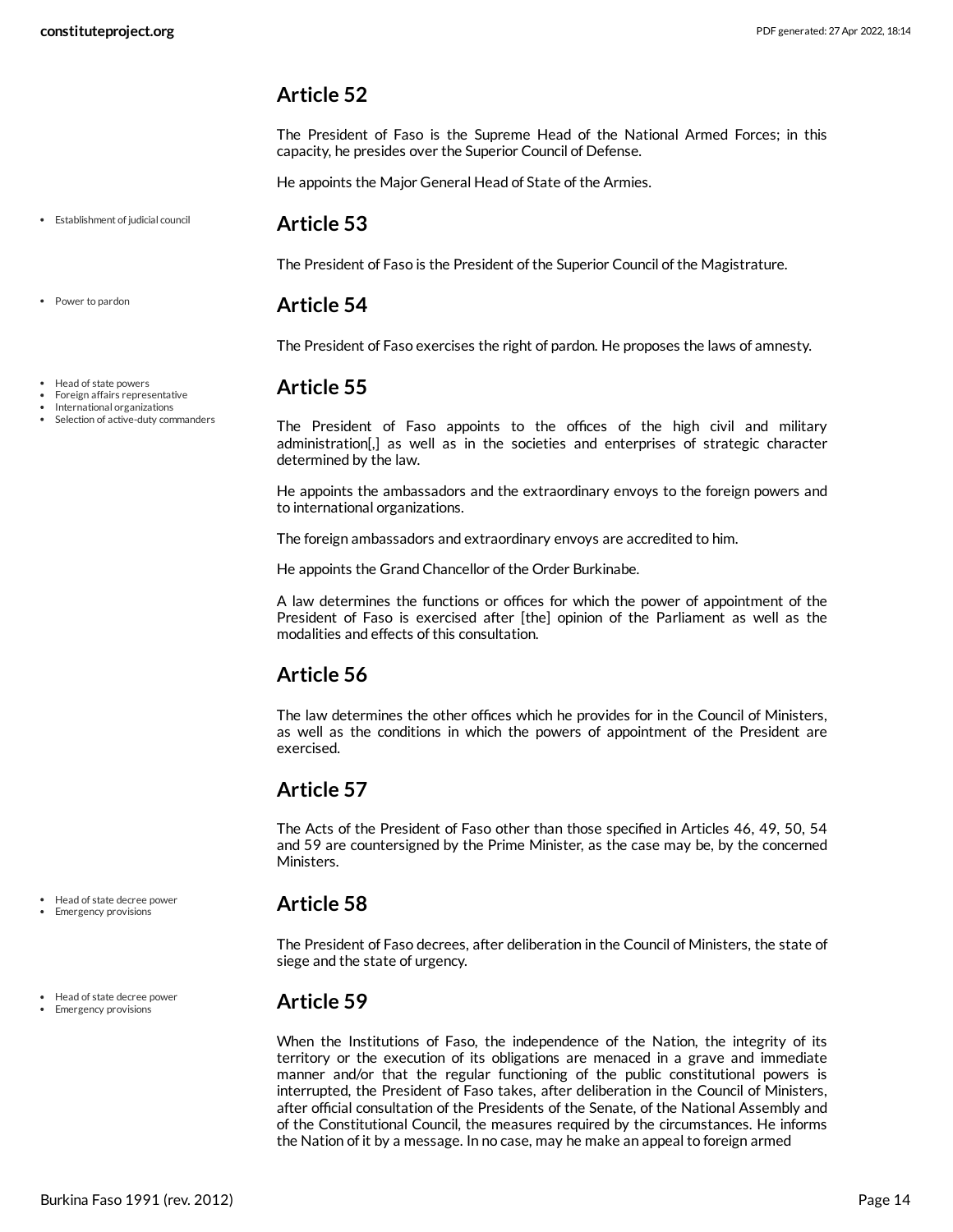forces to intervene in an internal conflict. The Parliament meets of plain right and the National Assembly may not be dissolved during the exercise of exceptional powers.

### <span id="page-14-0"></span>**Article 60**

The President of Faso can delegate certain of his powers to the Prime Minister.

# <span id="page-14-1"></span>**TITLE IV. OF THE GOVERNMENT**

#### <span id="page-14-2"></span>**Article 61**

The Government is an organ of the Executive.

It conducts the policy of the Nation; in this capacity, it is obligatorily referred to [matters]:

- of drafts of international agreements;
- of bills and proposals of law;
- of drafts of regulatory texts.

It [has at its] disposal the administration and the forces of defense and of security.

#### <span id="page-14-3"></span>**Article 62**

The Government is responsible before the Parliament in the conditions and following the procedures specified by this Constitution.

### <span id="page-14-4"></span>**Article 63**

The Prime Minister is the Head of the Government; in this capacity, he directs and coordinates the governmental action.

He is responsible for the implementation of the policy of national defense defined by the President of Faso.

He exercises the regulatory power conforming to the law, assures the implementation of the laws, appoints to civil and military offices other than those relevant to the competence of the President of Faso.

In the thirty days which follow his appointment, the Prime Minister makes a declaration of general policy before the National Assembly.

This declaration is followed by debates and gives rise to a vote.

The adoption of this declaration validates investiture.

If the declaration of general policy does not receive the absolute majority of the members composing the National Assembly, the President of Faso terminates the functions of the Prime Minister within a time of eight days.

He appoints a new Prime Minister in accordance with the provisions of Article 46 above.

#### <span id="page-14-5"></span>**Article 64**

The Prime Minister assures the presidency of the Council of Ministers by delegation and for a specific agenda.

Establishment of cabinet/ministers Cabinet removal

- 
- Head of government replacement
- Head of government removal
- Head of government powers Name/structure of executive(s)
- Head of government selection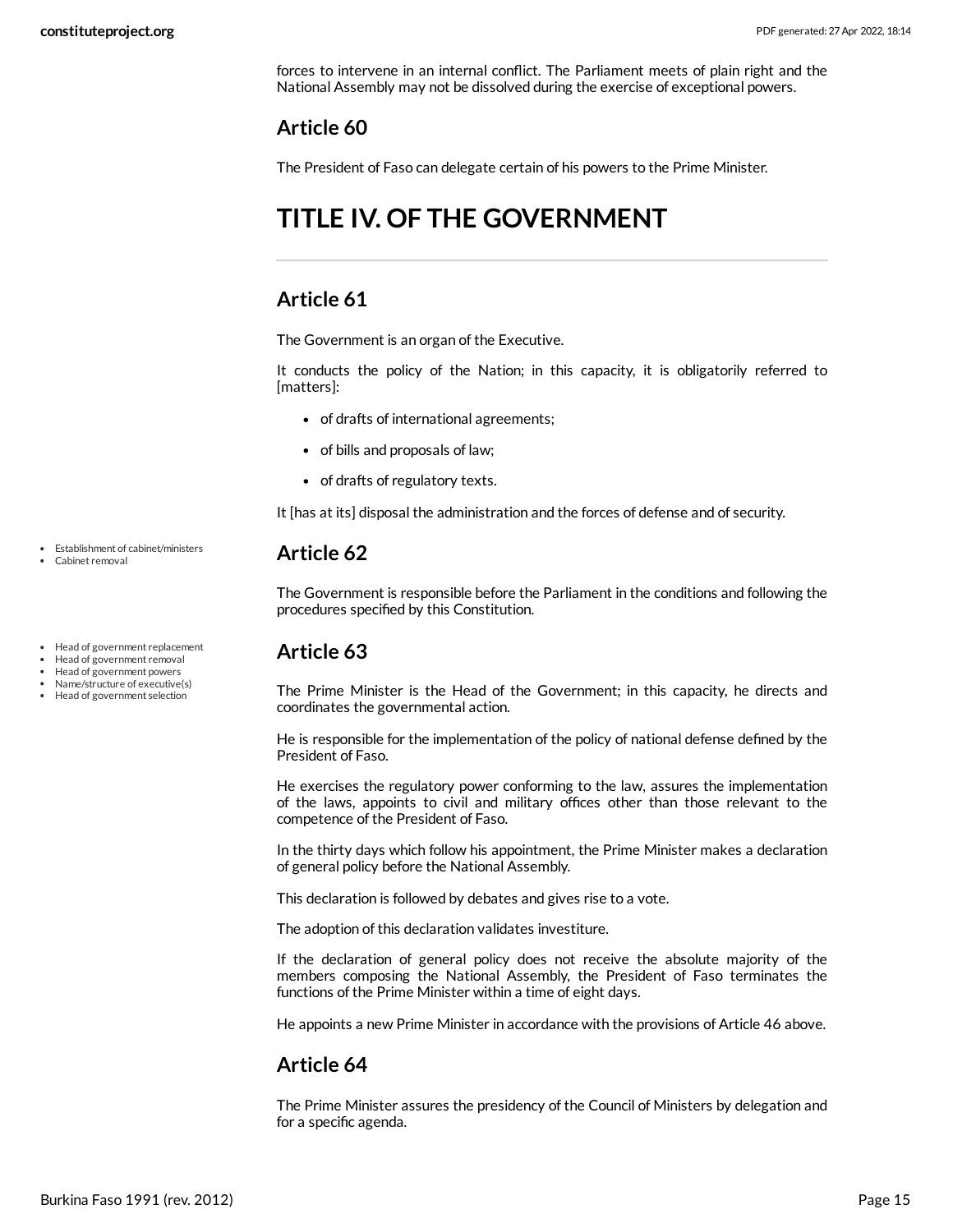<span id="page-15-0"></span>The Prime Minister determines the attributions of the members of the Government. These attributions are established by decree taken in the Council of Ministers.

#### <span id="page-15-1"></span>**Article 66**

The acts of the Prime Minister are, as the case may be, countersigned by the members of the Government responsible for their implementation.

#### <span id="page-15-2"></span>**Article 67**

The Prime Minister can delegate certain of his powers to members of the Government.

Cabinet removal

#### <span id="page-15-3"></span>**Article 68**

The members of the Government are responsible for the management of their respective departments before the Prime Minister. They are jointly responsible for the decisions of the Council of Ministers.

### <span id="page-15-4"></span>**Article 69**

Any vacancy of the post of Prime Minister automatically terminates the functions of the other members of the Government. In this case, the latter expedite the current affairs until the formation of a new Government.

- Head of government's role in the legislature
- Eligibility for cabinet

<span id="page-15-5"></span>**Article 70**

The functions of a member of the Government are incompatible with the exercise of any parliamentary mandate, of any remunerated professional activity and of any function of professional representation.

However, the exercise of functions of professional representation of international character is possible with the prior agreement of the Government.

#### <span id="page-15-6"></span>**Article 71**

Every person appointed to exercise ministerial functions obligatorily benefits from a leave of absence or from a suspension of contract of work[,] according to the case.

Eligibility for cabinet

Eligibility for cabinet

Eligibility for cabinet

#### <span id="page-15-7"></span>**Article 72**

The members of the Government must not expose themselves to any situation susceptible of creating conflicts between the duties of their functions and their private interests.

#### <span id="page-15-8"></span>**Article 73**

During the term of their functions, the members of the Government may not directly or indirectly buy or lease anything which belongs to the domain of the State. The law will specify the cases where this provision can be derogated.

They may not take part in sales and in adjudications held by the Administration or by the Institutions corresponding to the State or submitted to its control.

Eligibility for cabinet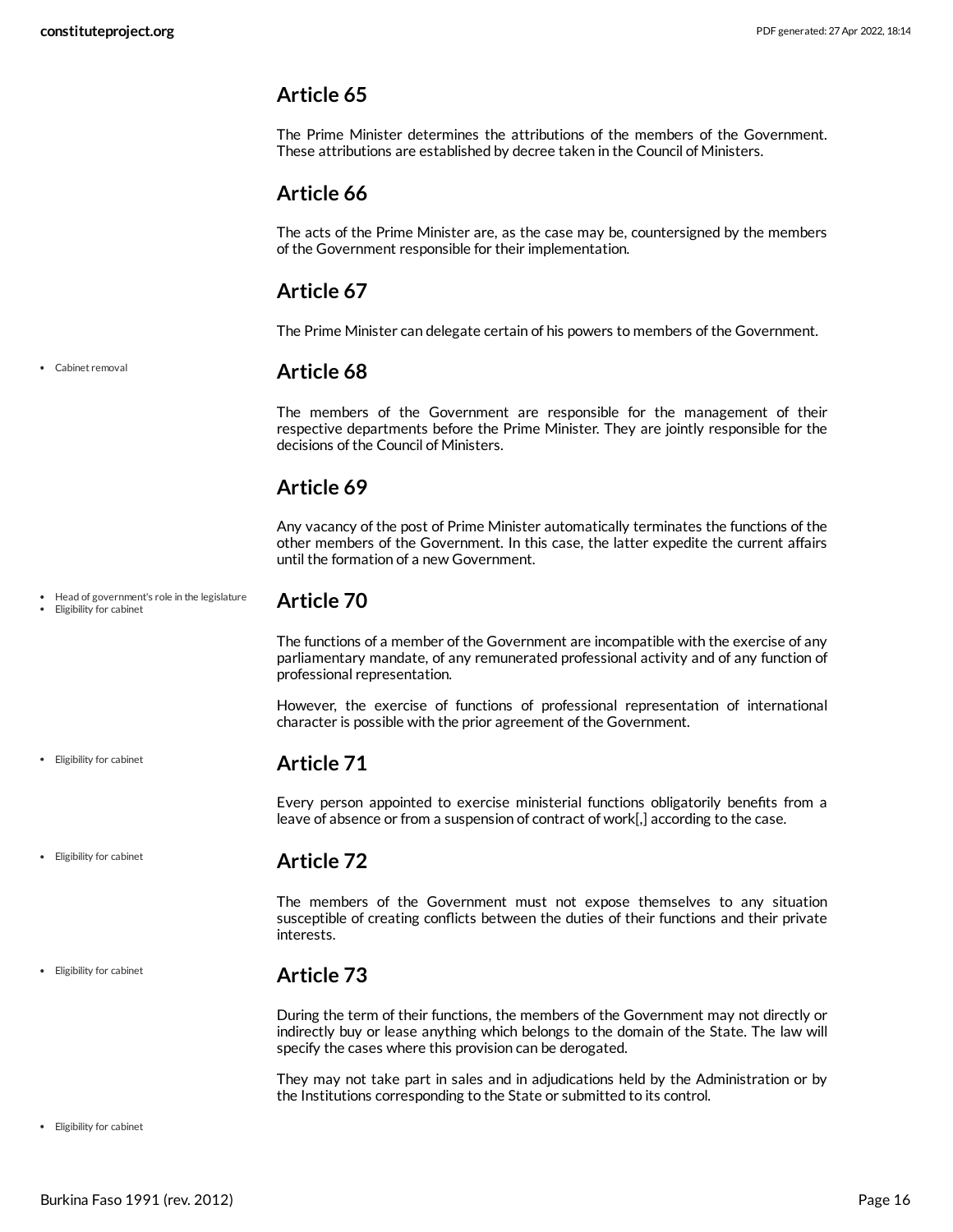Eligibility for cabinet

#### <span id="page-16-0"></span>**Article 74**

No member of Government may make a profit through his position, or make use of[,] directly or indirectly for personal ends[,] information that is communicated to him.

#### <span id="page-16-1"></span>**Article 75**

The provisions of Article 73 remain applicable for members of the Government during the six months which follow the cessation of their functions.

Those of Article 74 remain applicable during the two years which follow the cessation of their functions.

#### **Article 76**

<span id="page-16-2"></span>Each member of the Government is responsible before the High Court of Justice for the crimes and misdemeanors committed by him during the exercise of his functions.

#### Eligibility for cabinet

Cabinet removal

#### <span id="page-16-3"></span>**Article 77**

On their entry into their functions and to the end of their exercise, the members of the Government are required to provide a list of their assets to the Constitutional Council.

This obligation extends to all the Presidents of the institutions consecrated by the Constitution, as well as to other persons of distinction [concerning] which the list is determined by the law.

# <span id="page-16-4"></span>**TITLE V. OF THE PARLIAMENT**

• Structure of legislative chamber(s)

#### <span id="page-16-5"></span>**Article 78**

The Parliament consists of two Chambers: the National Assembly and the Senate.

The Congress is the meeting of the two Chambers of the Parliament.

The Congress meets under the presidency of the President of the National Assembly.

#### <span id="page-16-6"></span>**Article 79**

The members of the National Assembly have the title of "Deputy" and those of the Senate, the title of"Senator".

#### <span id="page-16-7"></span>**Article 80**

The Senate is composed of representatives of the territorial collectivities, of the customary and religious authorities, of the employers, of the workers, of the Burkinabe living abroad and of persons of distinction appointed by the President of Faso.

<span id="page-16-8"></span>The Senators representing the local collectivities are elected by those locally elected of their respective regions by universal indirect suffrage.

<span id="page-16-9"></span>The Senators representing the customary and religious authorities, the workers, the employers and the Burkinabe abroad are designated by their respective structures. No one may be elected or appointed Senator if they are not forty-five years old on the day of the ballot or of the appointment.

Eligibility for second chamber Second chamber selection

- Claim of universal suffrage
- Minimum age for second chamber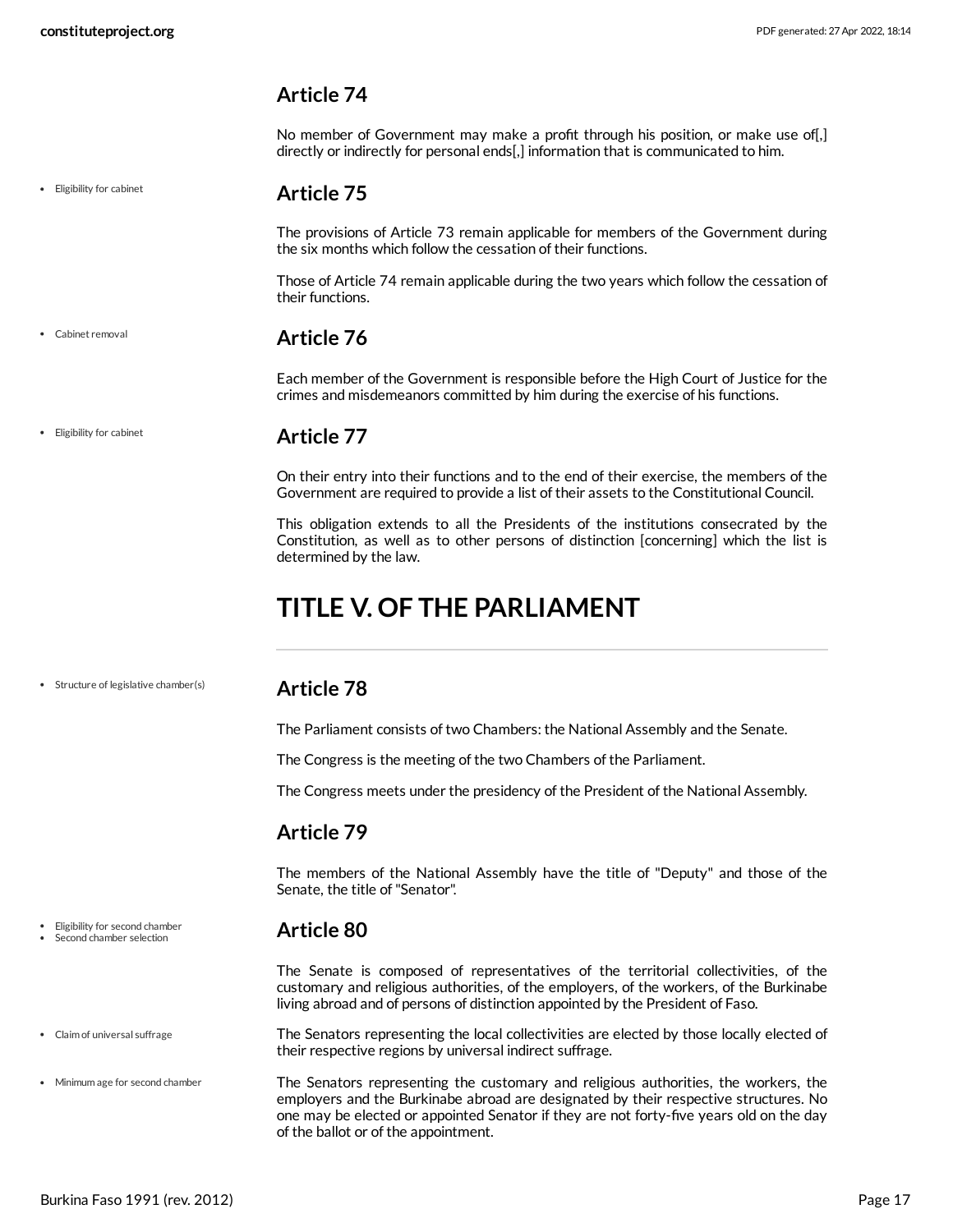- Claim of universal suffrage
- Secret ballot First chamber selection
- Term length of second chamber Term length for first chamber
- 

- Electoral districts
- Eligibility for first chamber
- Outside professions of legislators
- Minimum age for first chamber
- Replacement of legislators Eligibility for second chamber
- First chamber selection

Compensation of legislators

Replacement of legislators

### <span id="page-17-4"></span>**Article 85**

Any imperative mandate is null.

However, any Deputy who freely resigns from his party or from his political formation in the course of [a] legislature is replaced[,] of right[,] by a substitute. The law specifies the modalities of implementation of this provision.

All the members of the Parliament have deliberative voice. The right to vote of the parliamentarians is personal. However the delegation of the vote is permitted when the absence of a member of the Parliament is justified. No one may validly receive for a given ballot more than one delegation of the vote.

<span id="page-17-5"></span>Every parliamentarian must benefit<sup>[</sup>,] the case arising, from a leave of absence or from a suspension of contract[,] as the case may be.

### <span id="page-17-0"></span>**Article 81**

The duration of the mandate is of five (5) years for the Deputies and of six (6) years for the Senators.

However, by derogation of the paragraph above and in the case of force majeure or of necessity expressed by the Government and recognized by the Parliament with the absolute majority of the votes of the members composing the Parliament, the duration of the legislature may be prorogued until the validation of the mandate of the Deputies or of the Senators of the new legislature.

This extension may not surpass a time of one (1) year.

This modification is applied to the current legislature.

### <span id="page-17-1"></span>**Article 82**

The law determines:

- the electoral circumscriptions;
- the number of seats and their division;
- the modes of the ballot:
- the conditions of election, of designation and of replacement by new elections or appointment in the case of vacancy of [a] seat, as well as the regime of the ineligibilities and of the incompatibilities;
- <span id="page-17-6"></span>the status of the parliamentarians and the amount of their indemnities.

### <span id="page-17-2"></span>**Article 83**

It may not proceed to partial elections in the last third of the legislature.

## <span id="page-17-3"></span>**Article 84**

The Parliament votes the law, consents to taxation and controls the action of the Government conforming to the provisions of this Constitution.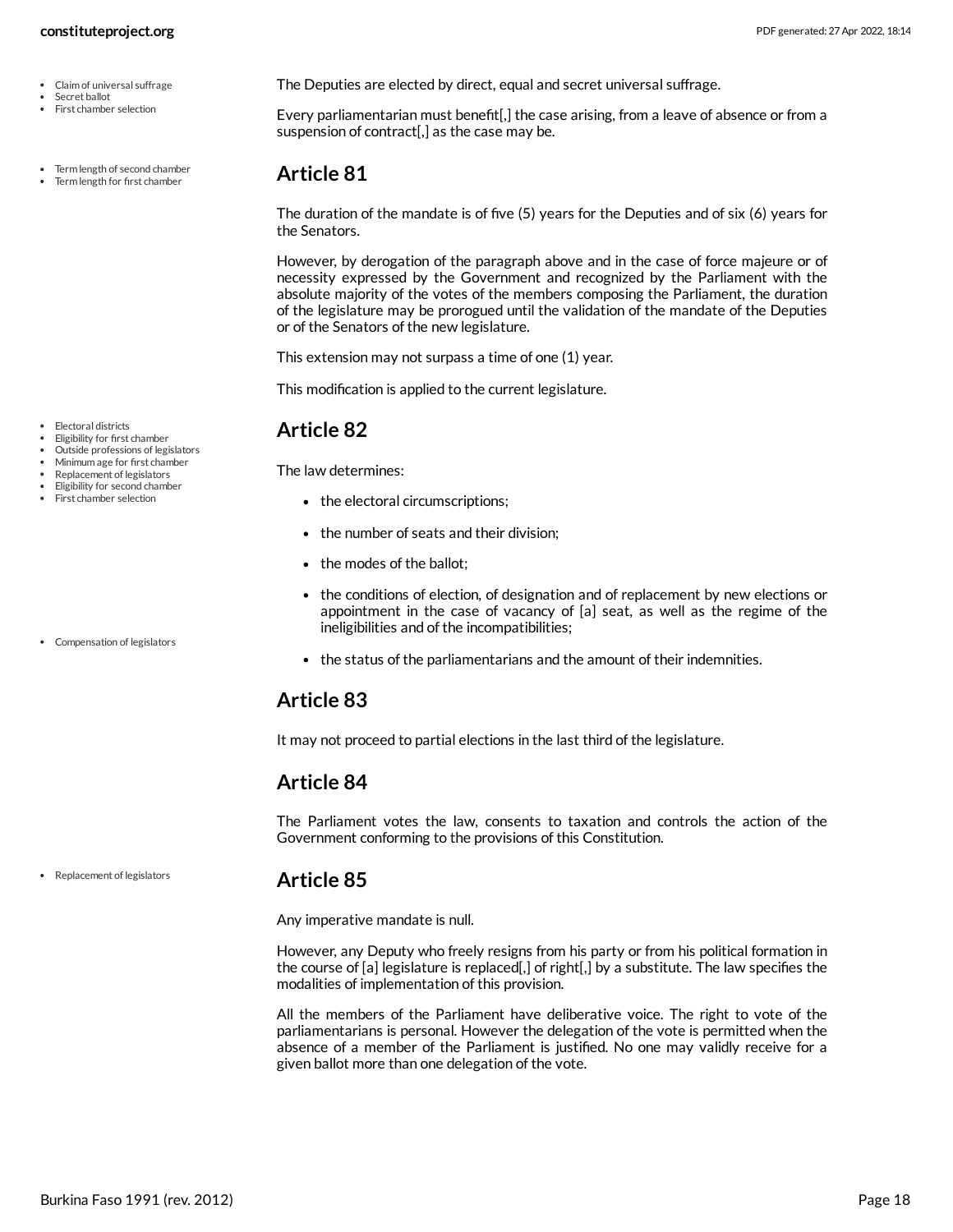<span id="page-18-0"></span>Every new Chamber of the Parliament proclaims the validity of the election or of the appointment of its members[,] notwithstanding the control of regularity exercised by the Constitutional Council.

It establishes its regulations.

An organic law establishes the regulations concerning the organization and the functioning of the Chambers of the Parliament.

Length of legislative sessions

#### <span id="page-18-1"></span>**Article 87**

Each Chamber of the Parliament meets of plain right each year in two ordinary sessions. The term of each may not exceed ninety days. The first session opens the first Wednesday of March and the second the last Wednesday of September. If the first Wednesday of March or the last Wednesday of September is a holiday, the session opens the first working day possible which follows.

Extraordinary legislative sessions

#### <span id="page-18-2"></span>**Article 88**

Each Chamber of the Parliament meets in extraordinary session on convocation of its President[,] at the demand of the Prime Minister or of that of an absolute majority of the Deputies or of the Senators on a specific agenda. The extraordinary session is closed on completion of the agenda.

• Public or private sessions

Standing committees Leader of first chamber Leader of second chamber

#### <span id="page-18-3"></span>**Article 89**

The sittings of the Chambers of the Parliament are public. However they may be held in closed [session] in case of need.

#### <span id="page-18-4"></span>**Article 90**

Except [in the] case of force majeure declared by the Constitutional Council, the deliberations of each Chamber of the Parliament are valid only if they have taken place at its seat.

The deliberations of the Congress may be made in any other place regularly determined by joint decision of the President of the National Assembly and of the President of the Senate.

#### <span id="page-18-5"></span>**Article 91**

The President of the Senate and the President of the National Assembly are elected for the duration of the legislature by the absolute majority in the first round, or by the simple majority at the second round.

The members of the Bureau are elected for one year, renewable.

However, their functions can be terminated during the course of the legislature at the demand of two-fifths[,] and after a vote of the absolute majority[,] of the members of the Assembly.

By absolute majority [it] is understood [to mean] more than half of the votes.

#### <span id="page-18-6"></span>**Article 92**

In case of vacancy of the presidency of a Chamber of the Parliament by death, resignation or for any other cause, the said Chamber elects a new President within the conditions defined in Article 91.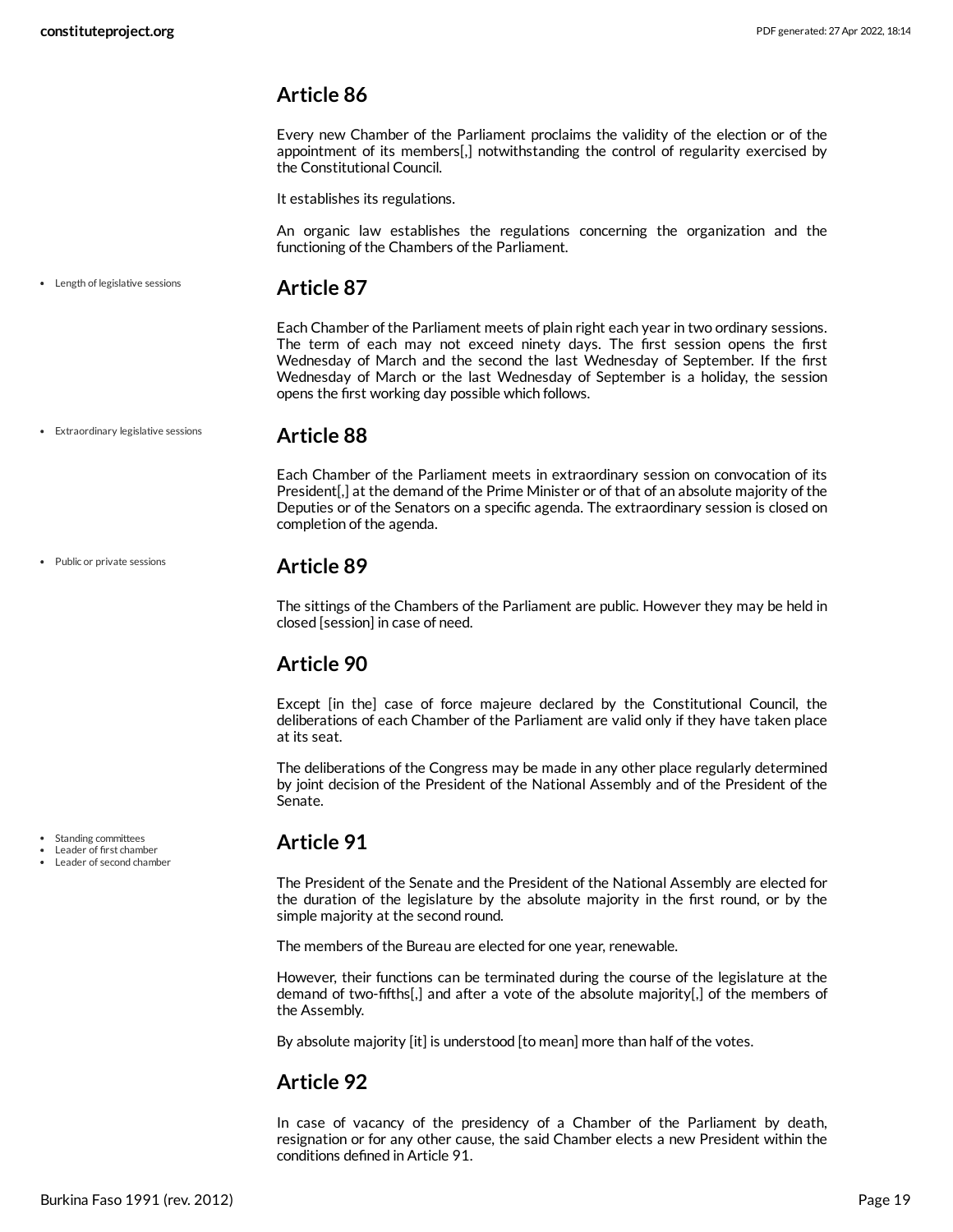<span id="page-19-0"></span>Each Chamber of the Parliament enjoys financial autonomy. Each President manages the credits which are allotted to him for the functioning of the Chamber.

The President is responsible for this management before the Chamber; it can dismiss him by the absolute majority for incompetence in his management.

Replacement of legislators

#### <span id="page-19-1"></span>**Article 94**

Every elected member of the Parliament appointed to high functions is replaced by a substitute. The list of the high functions is determined by the law.

If he ceases to exercise his functions at the latest before the end of the [first] half of the legislature, he can retake his seat; beyond this date, he may only retake it in case of vacancy of the seat by the death or resignation of the substitute.

#### <span id="page-19-2"></span>**Article 95**

No member of the Parliament may be prosecuted, investigated, arrested, detained or judged for reason of the opinions or votes emitted by him during the exercise or on the occasion of the exercise of his functions.

#### <span id="page-19-3"></span>**Article 96**

Except in the case of flagrante delicto, any member of the Parliament may only be prosecuted or arrested in a penal or criminal matter with the authorization of at least one-third of the members of the Chamber of which he is a member during the sessions or of the Bureau of that Chamber when out of the sessions.

# <span id="page-19-4"></span>**TITLE VI. OF THE RESPECTIVE DOMAINS OF THE LAW AND OF REGULATION**

## <span id="page-19-5"></span>**Article 97**

The law is a deliberation, regularly promulgated[,] of the Parliament.

The law to which the Constitution confers the organic character is a deliberation of the Parliament having for its object the organization or the functioning of the institutions. It is voted by the absolute majority and promulgated after declaration of its conformity with the Constitution by the Constitutional Council.

The initiative of the law belongs concurrently to the Deputies, to the Senators and to the Government. The drafts of texts emanating from the Deputies of from the Senators are called "proposals of law" and those emanating from the Government "bills of law".

The proposals and bills of law are deliberated in the Council of Ministers before their deposit with the Bureau of each Chamber of the Parliament.

#### <span id="page-19-6"></span>**Article 98**

The people exercise the initiative of the laws by way of petition constituting a proposal[,] written and signed by at least fifteen thousand (15,000) persons having the right to vote under the conditions specified by the law.

The petition is deposited with the Bureau of the National Assembly.

• Immunity of legislators

Standing committees Immunity of legislators

Powers of cabinet

- Initiation of general legislation
- Constitutionality of legislation
- Organic laws
- Standing committees

- Initiation of general legislation
- Standing committees
- Legislative initiatives by citizens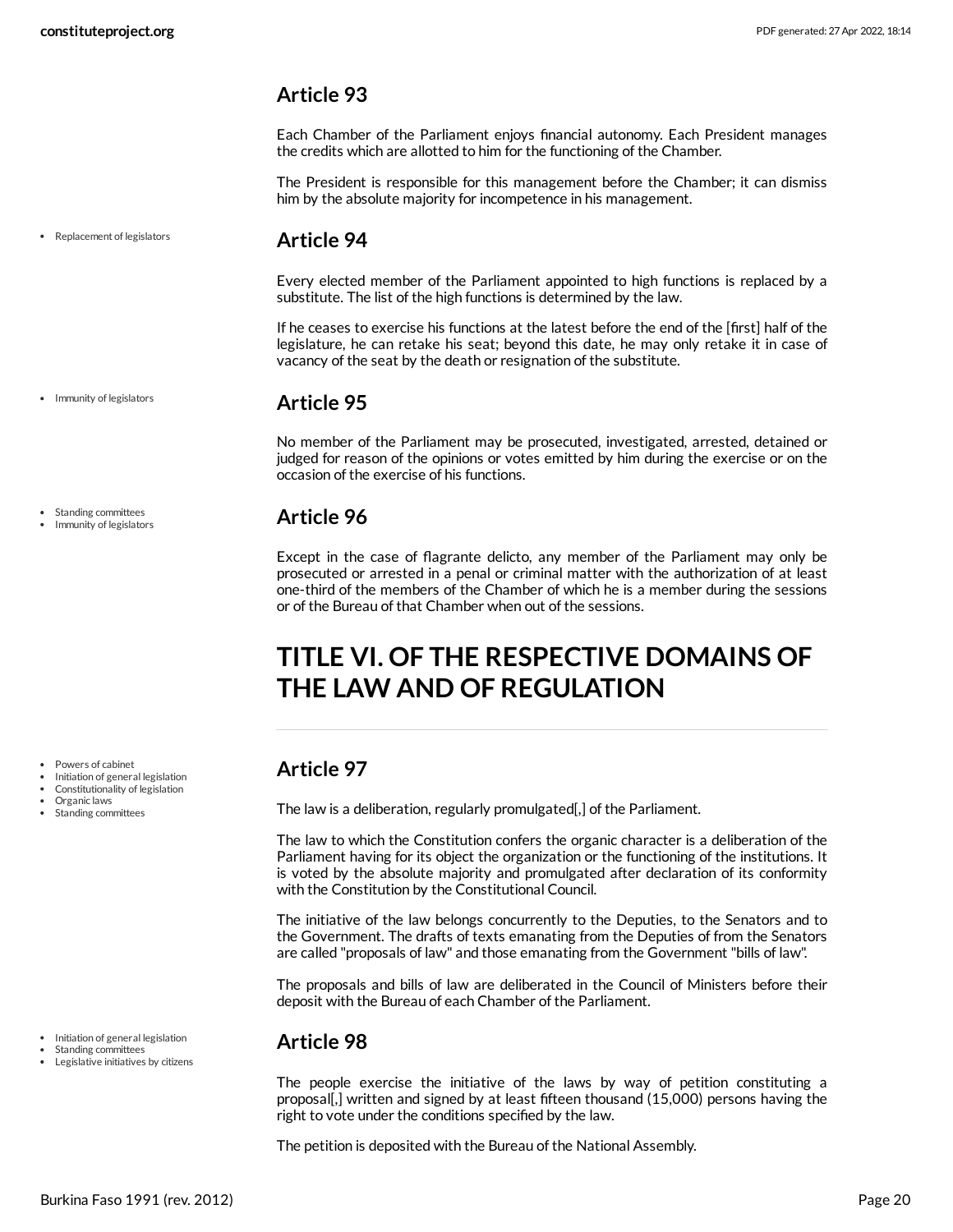- Head of government decree power
- Powers of cabinet
- Head of government decree power Head of state decree power

<span id="page-20-0"></span>**Article 99**

<span id="page-20-1"></span>The simple decree is an act signed by the President of Faso or by the Prime Minister and countersigned by one or more competent members of the Government.

<span id="page-20-6"></span>The right of amendment belongs to the Deputies, to the Senators and to the

The ordinance is an act signed by the President of Faso, after deliberation of the Council of Ministers, within the domains reserved to the law and in the cases specified in Articles 103, 107 and 119 of this Constitution. It enters into force on its publication.

The decree in the Council of Ministers is an act signed by the President of Faso and by the Prime Minister after the opinion of the Council of Ministers: it is countersigned by one or more competent members of the Government.

#### <span id="page-20-2"></span>**Article 101**

<span id="page-20-7"></span>The law establishes the rules concerning:

Government whatever the origin of the text may be.

- citizenship, civic rights and the exercise of the public freedoms;
- constraints arising from the necessities of the National Defense;
- nationality, the state and capacity of persons, the matrimonial regimes;
- <span id="page-20-8"></span>• inheritance and gifts;
- the procedure according to which custom may be asserted and harmonized with the fundamental principles of the Constitution;
- the promotion of gender;
- the determination of crimes and misdemeanors, as well as the penalties which are applicable to them, the penal procedure, [and] amnesty;
- the organization of judicial and administrative tribunals and the procedure before these jurisdictions, the status of the magistrates, [and] of the ministerial and auxiliary officers of justice;
- the basis, the rate and the modalities of collecting taxes of all kinds;
- the regime of the issuance of money;
- the electoral regime of the National Assembly, of the Senate and of the local assemblies;
- the nationalization of enterprises and the transfers of property of enterprises of the public sector to the private sector;
- the creation of categories of public establishments;
- <span id="page-20-4"></span>• the state of siege and the state of urgency.

The law determines the fundamental principles:

- of the protection and of the promotion of the environment;
- <span id="page-20-3"></span>of the drafting, of the execution and of the review of the national plans and programs of development;
- <span id="page-20-5"></span>• of the protection of the freedom of the press and of the access to information;
- Requirements for birthright citizenship
- Requirements for birthright citizenship
- Right to transfer property

• Emergency provisions

• Protection of environment • Economic plans

> Right to information Freedom of press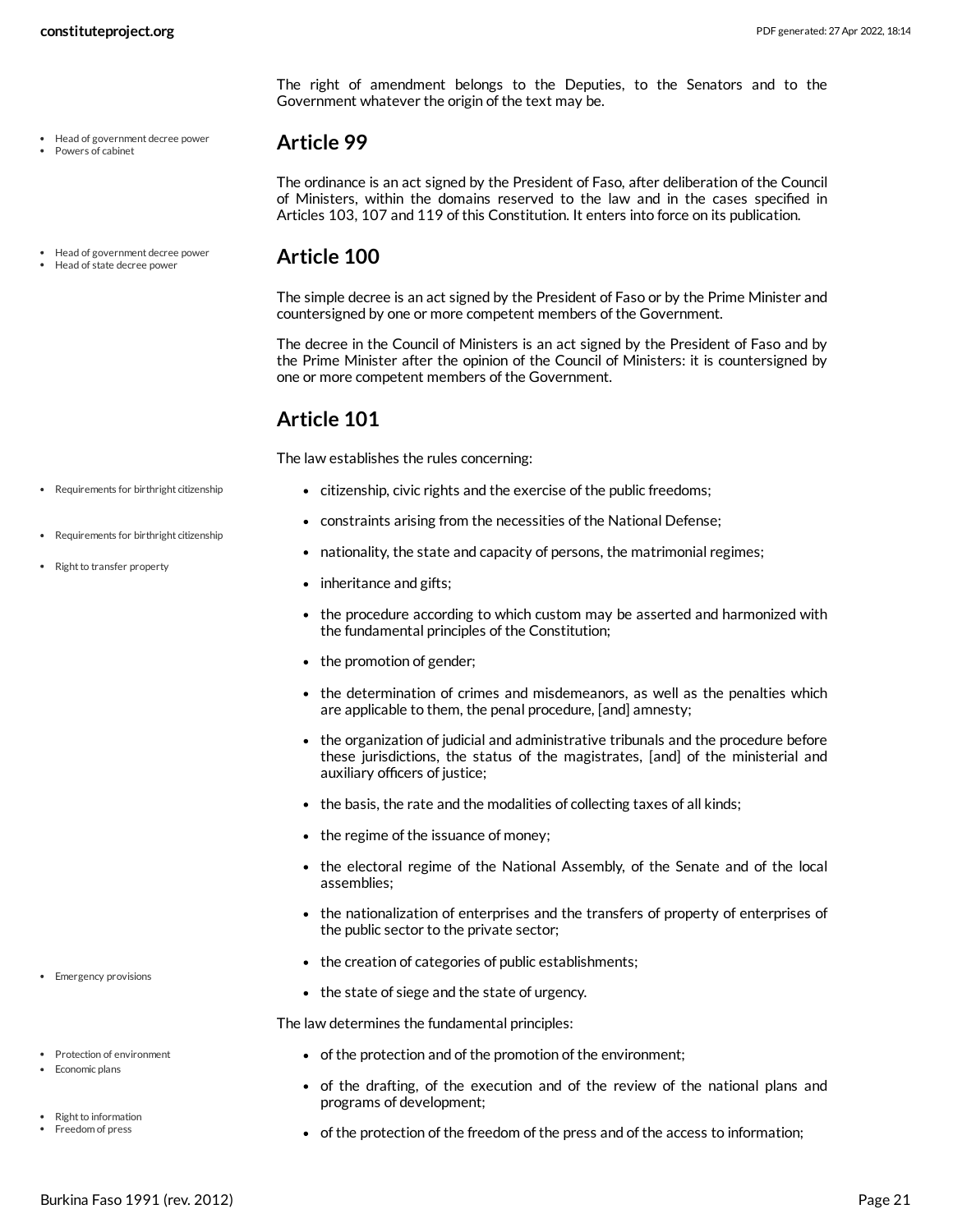• Reference to science

• Right to work

- of the general organization of the Administration;
- of the general status of the public function;
- of the organization of the national defense;
- <span id="page-21-2"></span>of education and of scientific research;
- of the integration of the national cultural values;
- of the regime of property, of the rights of real property and of civil and commercial obligations;
- <span id="page-21-3"></span>of the right to work, of the syndical right, and of the social institutions;
- of the alienation and of the management of the domain of the State;
- of the penitentiary regime;
- of insurance and of savings;
- of the organization of production;
- of the regime of transportation and communications;
- <span id="page-21-4"></span>of the free administration of the territorial collectivities, of their competences and of their resources.

#### <span id="page-21-0"></span>**Article 102**

The law of finance determines, for each year, the resources and the obligations of the State. The bill of the law of finance must specify the receipts necessary for the integral coverage of expenses.

#### <span id="page-21-1"></span>**Article 103**

The Parliament votes the bill of the law of finance within the conditions provided for by the law.

The National Assembly is referred to [the matter] of the bill of the law of finance at the opening of the second ordinary session.

The National Assembly decides [statue] first within a time of sixty days after the deposit of the bill and the Senate has at its disposal fifteen days counting from the date of reception to decide.

If the Senate adopts a text identical to that of the National Assembly, the law is transmitted without delay to the President of Faso for promulgation.

If the Senate has not decided within the time required or is in disagreement with the National Assembly, the bill is transmitted with urgency to the National Assembly which decides definitively.

The provisions of the bill can be put into force by ordinance if the Assembly has not decided at the latest on the date of the cloture of the session and only if the budgetary year is about to expire. In this case, the Government convokes an extraordinary session, in order to demand the ratification. If the budget is not voted at the end of the extraordinary session, it is definitively established by ordinance.

If the bill of the law of finance has not been dealt with in a timely fashion to be voted and promulgated before the beginning of the fiscal year, the Prime Minister demands of urgency of the Assembly the authorization to restore the budget of the preceding year by provisional twelfths.

Subsidiary unit government

• Budget bills

• Budget bills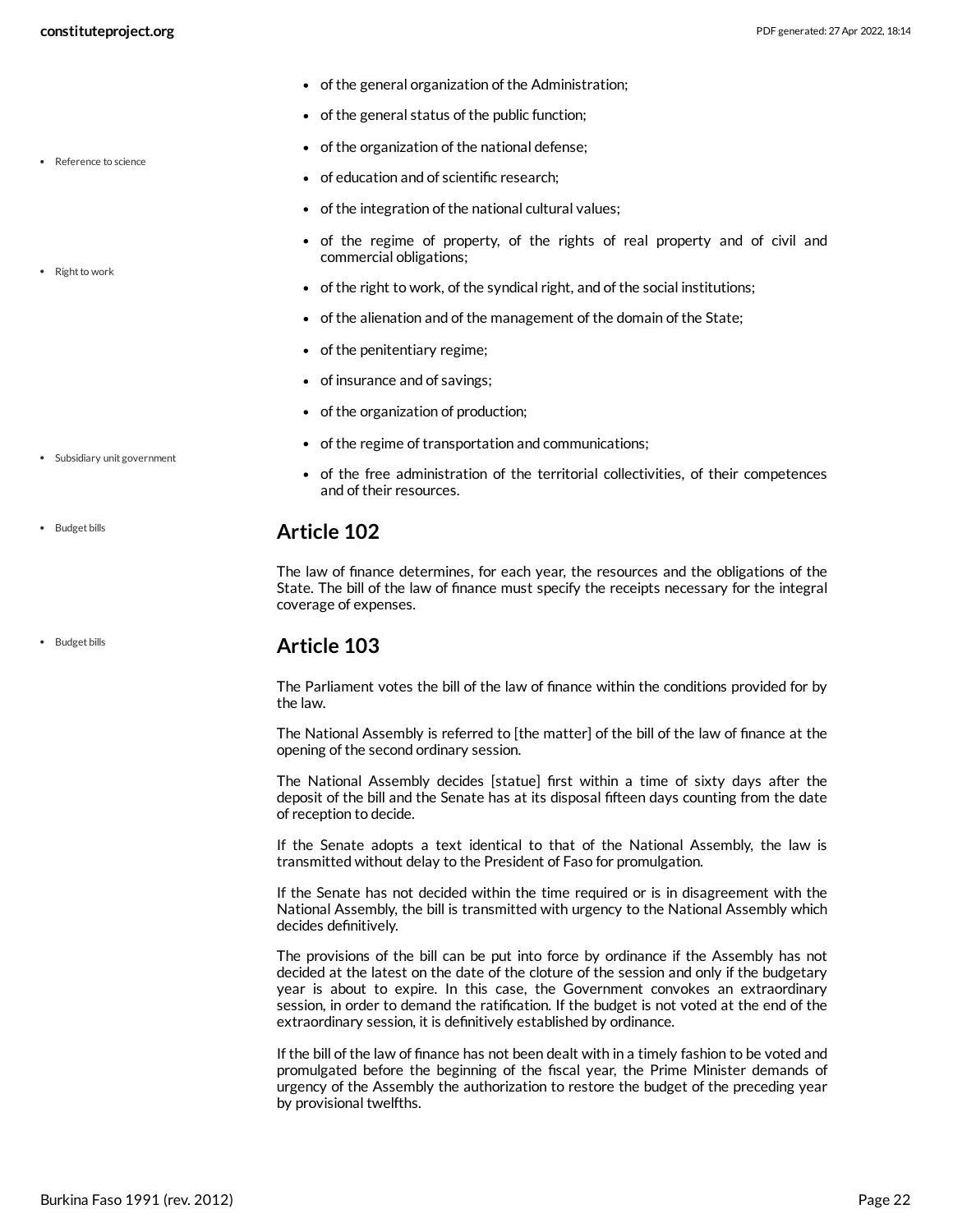<span id="page-22-0"></span>In the course of the execution of the budget, when the circumstances require it, the Government proposes to the Parliament, the adoption of rectifying laws of finance.

### <span id="page-22-1"></span>**Article 105**

The Parliament regulates the accounts of the Nation, according to the modalities specified by the law of finance.

It is, to this effect, assisted by the Court of Accounts which is responsible for all inquiries and studies concerning the execution of the public receipts and expenses, or the management of the national treasury, of the territorial collectivities, of the administrations or institutions arising from the State or submitted to its control.

### <span id="page-22-2"></span>**Article 106**

The Parliament meets of plain right in the case of [a] state of siege, if it is not in session. The state of siege can only be extended more than fifteen days with the authorization of the Parliament.

The declaration of war and the sending of military contingents or observers abroad are authorized by the Parliament.

#### <span id="page-22-3"></span>**Article 107**

The Government can, for the execution of its programs, demand of the Parliament the authorization to take by ordinance, for a limited time period, measures which are normally of the domain of the law.

The ordinances are taken in the Council of Ministers after the opinion of the Constitutional Council. They enter into force on their publication, but become lapsed if the bill of law of ratification is not deposited with the National Assembly before the date established by the enabling law.

On the expiration of the time period mentioned in the first paragraph of this Article, the ordinances may only be modified by the law in those of their provisions which are of the legislative domain.

### <span id="page-22-4"></span>**Article 108**

The matters other than those corresponding to the domain of the law have a regulatory character.

# <span id="page-22-5"></span>**TITLE VII. OF THE RELATIONS BETWEEN THE GOVERNMENT AND THE PARLIAMENT**

### <span id="page-22-6"></span>**Article 109**

The Prime Minister has access to the Parliament. He can give responsibility to a member of the Government of representation before the Parliament; that [member] can be assisted, in the course of the debates or in commission, by the members of the Government, [by] counselors or experts of his choice.

The Prime Minister presents directly to the Deputies the state of the Nation on the opening of the first session of the National Assembly.

Power to declare/approve war Emergency provisions

Designation of commander in chief

- Head of government decree power
- Powers of cabinet

Legislative committees Head of government powers Legislative oversight of the executive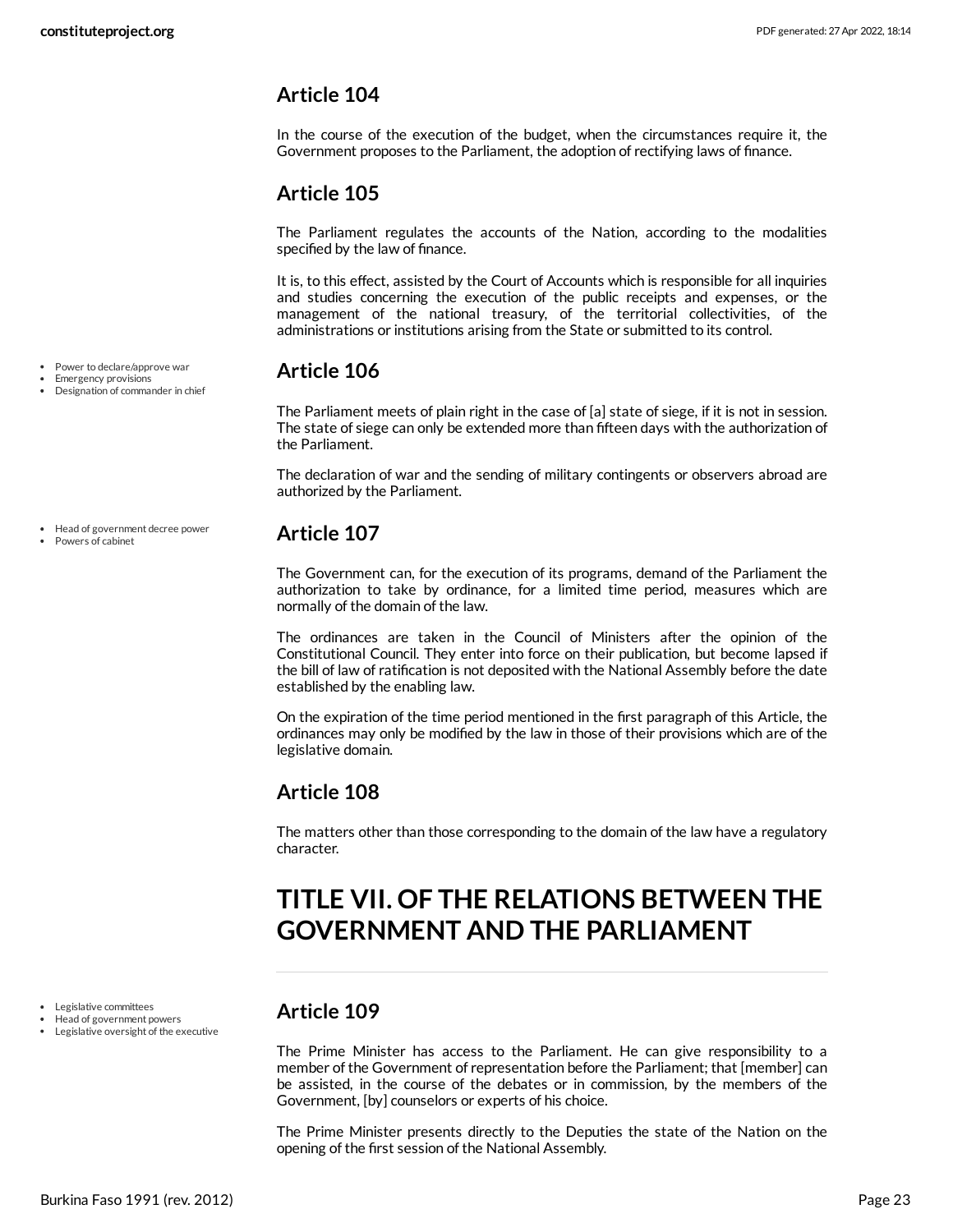Legislative committees Powers of cabinet

This presentation is followed by debate and does not give rise to any vote.

#### <span id="page-23-0"></span>**Article 110**

The members of the Government have access to the Parliament, to its commissions and consultative organs. They can be assisted by counselors or experts.

#### <span id="page-23-1"></span>**Article 111**

During the sessions, at least one sitting per week is reserved to the questions of the members of the Parliament and to the responses of the Government.

The Parliament can address to the Government questions on current events, written questions, [or] oral questions with or without debate.

### <span id="page-23-2"></span>**Article 112**

Economic plans Second chamber reserved policy areas

- Powers of cabinet
- Initiation of general legislation
- Division of labor between chambers

First chamber reserved policy areas

The Government deposits the bills of law before the Parliament within the conditions provided for by the law.

It presents and defends before it the governmental policy, the budget of the State, [and] the plans and programs of economic and social development of the Nation.

In accordance with the law, the Government participates in the debates concerning the orientation, the legitimacy, the merit and the effectiveness of the policy of the Government.

Every bill of law is examined successively in the two Chambers of the Parliament. The bills of law are, after their adoption by the National Assembly, transmitted to the Senate which decides within a time of twenty days counting from the date of reception, with exception made for the law of finance. In case of urgency declared by the Government, the time is reduced to five days.

If the Senate adopts a text identical to that of the National Assembly, the law is transmitted without delay to the President of Faso for promulgation. In case of disagreement between the National Assembly and the Senate, or if the Senate has not decided within the time required, the National Assembly decides definitively.

However, the bills of law having for [their] principal object the organization of the territorial collectivities and of the representative instances of the Burkinabe established outside of Burkina Faso are submitted first to the Senate.

In this case, if there is disagreement between the two Chambers, the Senate decides definitively.

Legislative committees Legislative oversight of the executive

#### **Article 113**

The Government is required to furnish to the Parliament all explanations which are demanded of it on its management and on its acts.

The Parliament may constitute commissions of inquiry.

### <span id="page-23-3"></span>**Article 114**

The reciprocal relations of the National Assembly and of the Government are expressed equally by:

- the motion of censure:
- the question of confidence;
- the dissolution of the National Assembly;

Legislative oversight of the executive

• Budget bills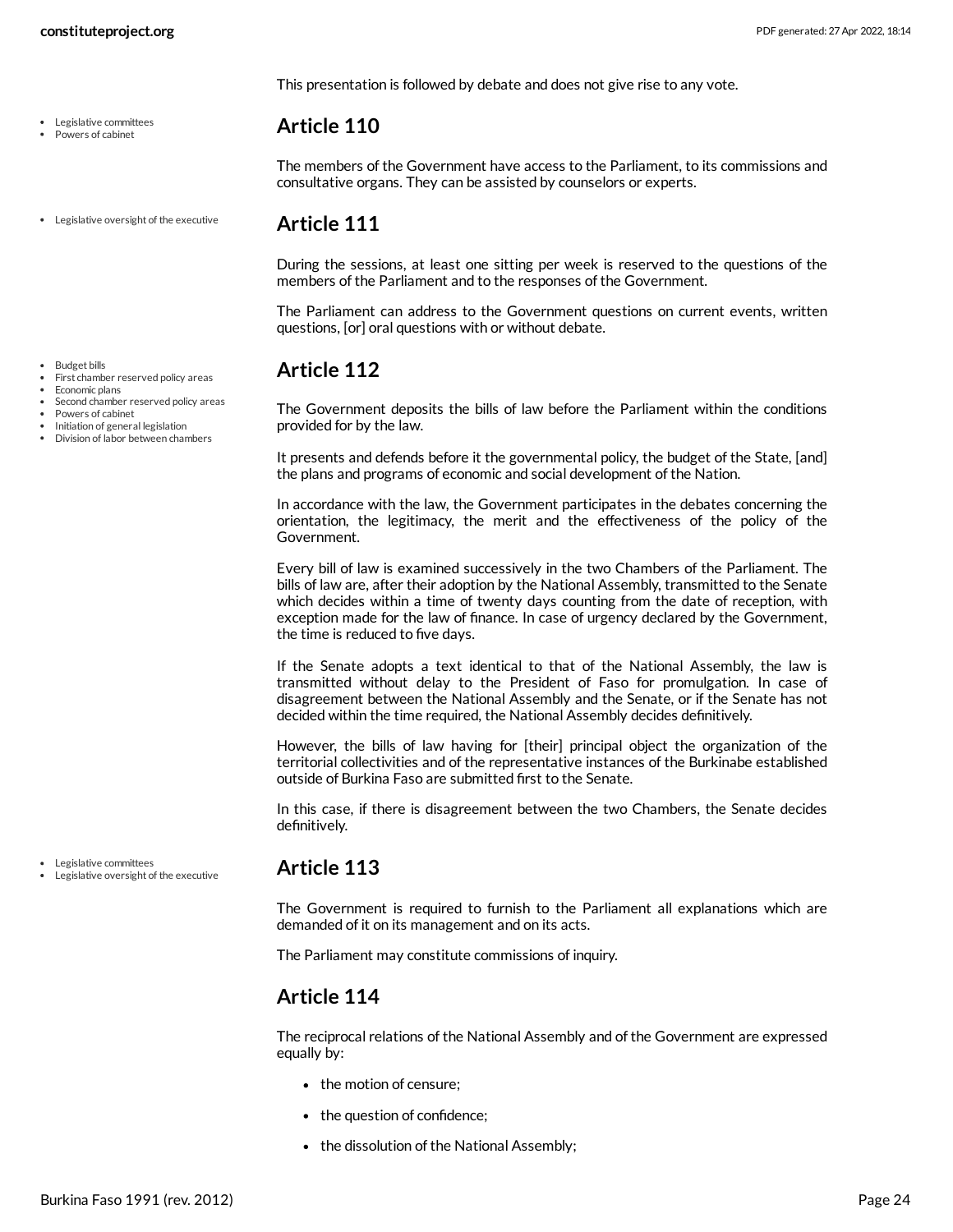- <span id="page-24-0"></span>• the procedure of parliamentary discussion.
- Head of government removal Limits on removing head of government

The National Assembly can present a motion of censure with regard to the Government. The motion of censure is signed by at least one-third of the Deputies of the Assembly. To be adopted, it must be voted by an absolute majority of the members composing the Assembly. In case of rejection of the motion of censure, its signatories may not present another before the time period of one year.

• Head of government removal

Head of government replacement Head of government removal

#### <span id="page-24-1"></span>**Article 116**

The Prime Minister can, after deliberation of the Council of Ministers, engage before the National Assembly the responsibility of the Government on a program or on a declaration of general policy.

The confidence in the Government is refused if the text presented does not receive the absolute majority of the votes of the members composing the Assembly.

The vote on the question of confidence may not take place less than forty-eight hours after the deposit of the text.

The Prime Minister can, after deliberation of the Council of Ministers, engage the responsibility of the Government before the Assembly on the adoption of a text. In this case, this text is considered adopted except if a motion of censure, deposited within the twenty-four hours which follow, is adopted in the conditions specified in the paragraphs above.

#### <span id="page-24-2"></span>**Article 117**

If the motion of censure is voted or confidence is refused, the President of Faso terminates, within a time period of eight days, the functions of the Prime Minster. He appoints a new Prime Minister according to the procedure specified in Article 46.

### <span id="page-24-3"></span>**Article 118**

The agenda of each Chamber of the Parliament consists of the discussion of the popular petitions, of the bills deposited by the Government and of the proposals accepted by it.

Nevertheless, any proposal of law can be discussed two months after its submission to the Government without application of the preceding paragraph having been made, or of Articles 121 and 122 of this Constitution.

The inscription, by priority, in the agenda of the Chambers, of a bill or proposition of law or of a declaration of general policy, is of right if the President of Faso or of the Prime Minister makes the demand for it.

### <span id="page-24-4"></span>**Article 119**

In case of urgency declared by the Government, the Parliament must decide on the bills of law within a time period of fifteen days. This time period is extended to forty days for the law of finance. If at the expiration of the time period no vote has been taken, the bill of law is promulgated unchanged, on proposal of the Prime Minister by the President of Faso, in the form of an ordinance.

#### <span id="page-24-5"></span>**Article 120**

The proposals and amendments concerning the law of finance deposited by the members of the Parliament are irreceivable when their adoption would have as a consequence, either a diminution of public resources, or the creation or the increase of a

• Balanced budget

Budget bills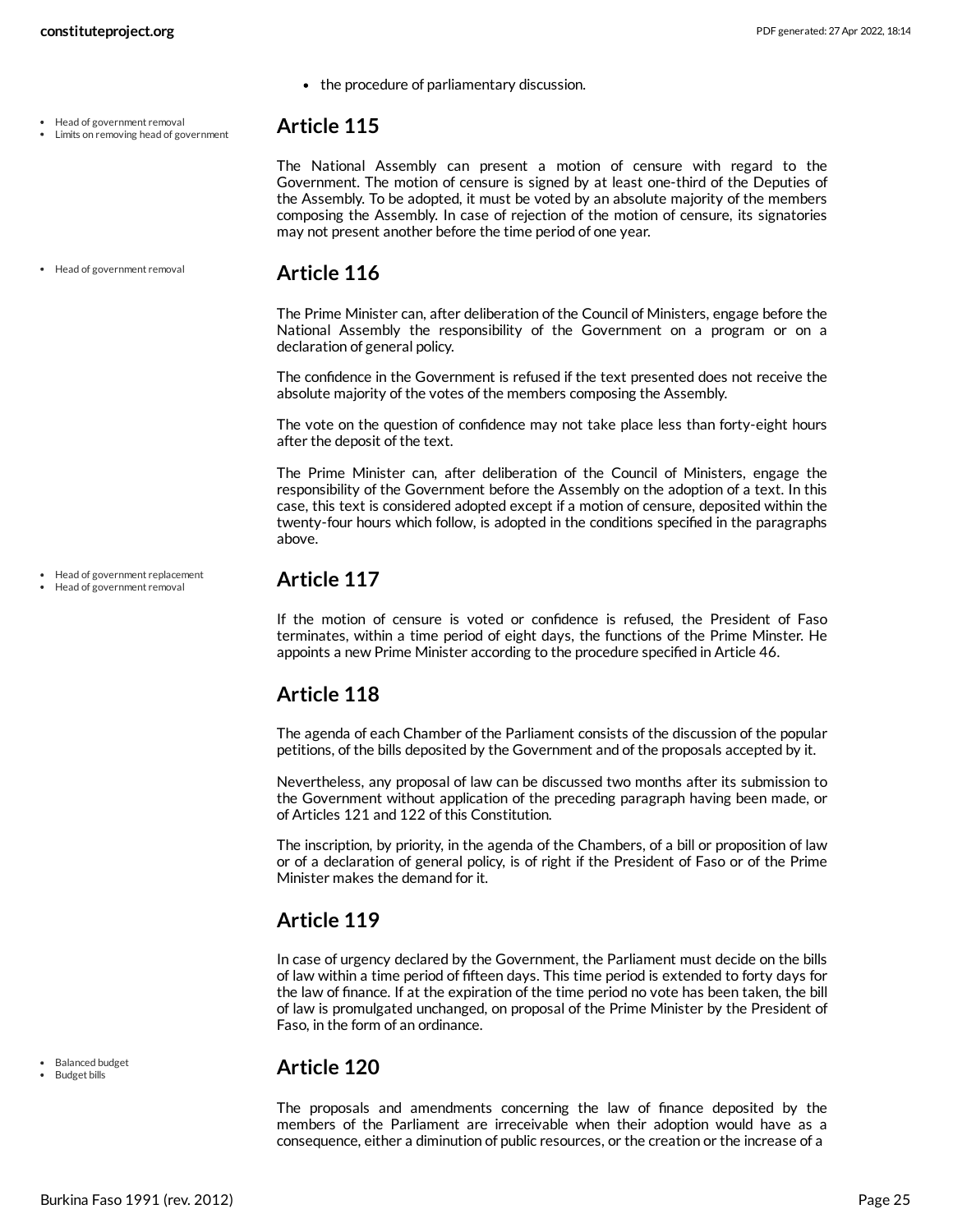public expense, unless they should be accompanied by a proposal for augmentation of receipts or of equivalent economies.

#### <span id="page-25-0"></span>**Article 121**

If the Government demands it, the Chamber of the Parliament referred to [a matter] decides by a single vote on all or part of a text in discussion retaining in it only the amendments proposed or accepted by it.

Legislative committees

#### <span id="page-25-1"></span>**Article 122**

When a Chamber of the Parliament has referred the examination of a draft of a text to a commission, the Government can, after the opening of debates[,] oppose the examination of any amendment which has not been preliminarily submitted to this commission.

#### <span id="page-25-2"></span>**Article 123**

The proposals and amendments which are not of the domain of the law are irreceivable. The irreceivability is decided by the President of the Chamber referred to [the matter].

In case of dispute, the Constitutional Council, on referral of the Prime Minister or of the President of the Chamber referred to [the matter], decides with a time period of eight days.

# <span id="page-25-3"></span>**TITLE VIII. OF THE JUDICIAL POWER**

### <span id="page-25-4"></span>**Article 124**

The Judicial Power is confided in the judges; it is exercised on all the territory of Burkina Faso by the jurisdictions of the judicial order and of the administrative order determined by the law.

### <span id="page-25-5"></span>**Article 125**

The Judicial Power is the guardian of the individual and collective liberties.

It sees to the respect for the rights and freedoms defined in this Constitution.

Structure of the courts

Establishment of administrative courts

#### <span id="page-25-6"></span>**Article 126**

The jurisdictions of the judicial order and of the administrative order of Burkina Faso are:

- the Court of Cassation;
- <span id="page-25-8"></span>• the Council of State;
- the Court of Accounts;
- the Tribunal of Conflicts;
- the courts and the tribunals instituted by the law;

<span id="page-25-7"></span>These jurisdictions apply the law in force.

- Supreme court selection
- Ordinary court selection
- Courts for judging public officials Structure of the courts
- 
- Establishment of constitutional court Establishment of administrative courts
- Eligibility for supreme court judges

Burkina Faso 1991 (rev. 2012) Page 26 Supreme court powers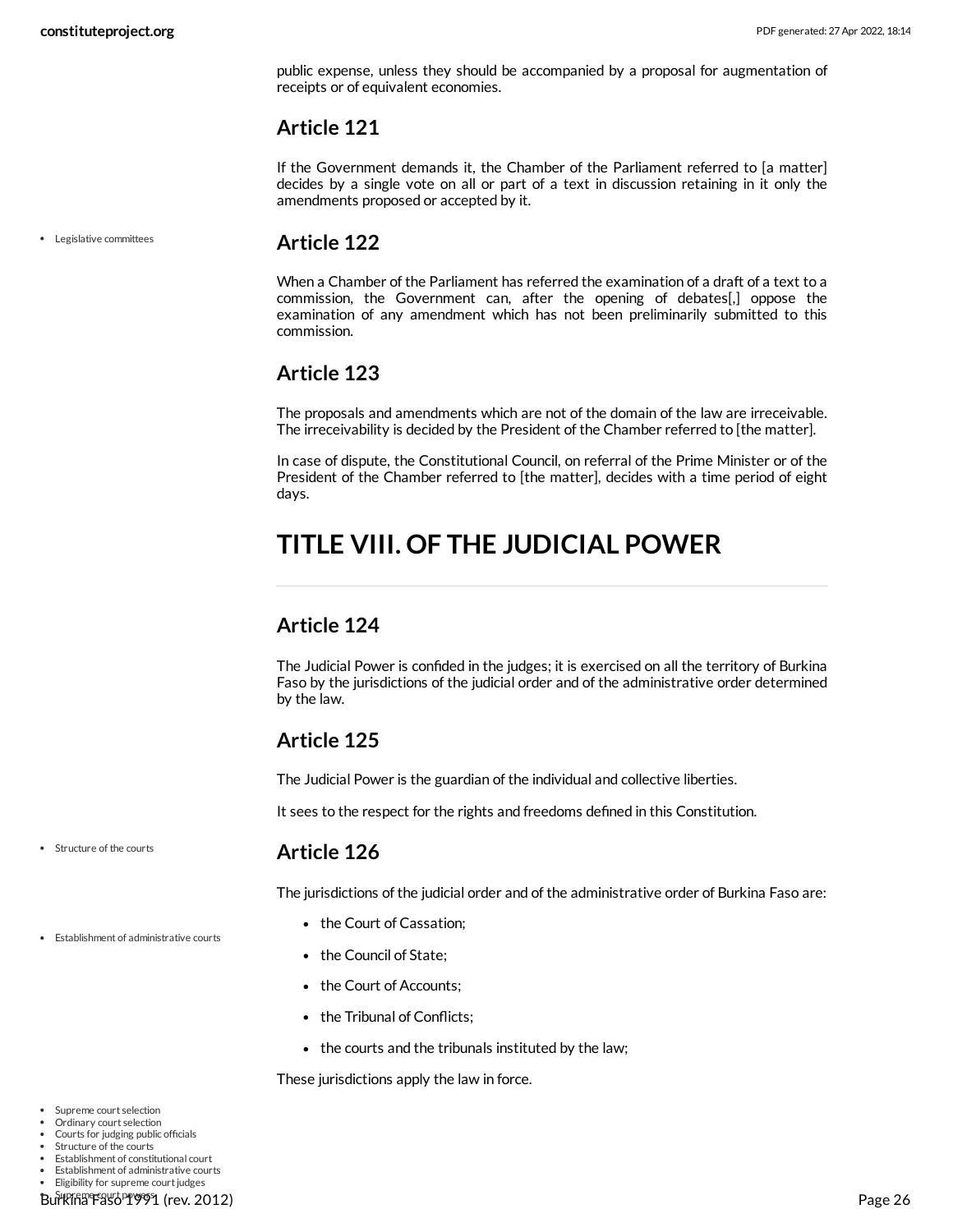<span id="page-26-0"></span>The Court of Cassation is the superior jurisdiction of the judicial order.

The Council of State is the superior jurisdiction of the administrative order.

The Court of Accounts is the superior jurisdiction of control of the public finances.

The Tribunal of Conflicts is the jurisdiction of regulation of the conflicts of competence between the jurisdictions.

An organic law establishes the composition, the organization, the attributions, [and] the functioning of these jurisdictions, as well as the procedure applicable before them.

#### <span id="page-26-1"></span>**Article 128**

The law establishes the seat, the jurisdiction, the competence and the composition of courts and of the tribunals.

#### <span id="page-26-2"></span>**Article 129**

The judicial power is independent.

#### <span id="page-26-3"></span>**Article 130**

The presiding magistrates are only submitted[,] in the exercise of their functions[,] to the authority of the law. They are not removable.

#### **Article 131**

<span id="page-26-4"></span>The President of Faso is the guarantor of the independence of the judicial power.

<span id="page-26-5"></span>He is assisted by the Superior Council of the Magistrature.

#### **Article 132**

The President of Faso is the President of the Superior Council of the Magistrature.

The Guardian of the Scales, the Minister of Justice, is the first vice president and the first President of the Court of Cassation is the second vice president.

#### <span id="page-26-6"></span>**Article 133**

The Superior Council of the Magistrature gives its opinion on any question concerning the independence of the magistrature and on the exercise of the right of pardon.

An organic law establishes the organization, the composition, the attributions and the functioning of the Superior Council of the Magistrature.

#### <span id="page-26-7"></span>**Article 134**

The Superior Council of the Magistrature makes proposals on the appointments and the assignments of the presiding magistrates of the Court of Cassation, of the Council of State[,] and of the Court of Accounts and on those of the first presidents of the courts of appeal.

It gives its opinion on the proposals of the Minister of Justice, concerning the appointments of other presiding magistrates.

Eligibility for administrative judges • Eligibility for ordinary court judges

Judicial independence

Ordinary court term length Supreme court term length

Establishment of judicial council

Establishment of judicial council

Establishment of judicial council

• Structure of the courts

- Ordinary court selection
- Establishment of judicial council Supreme court selection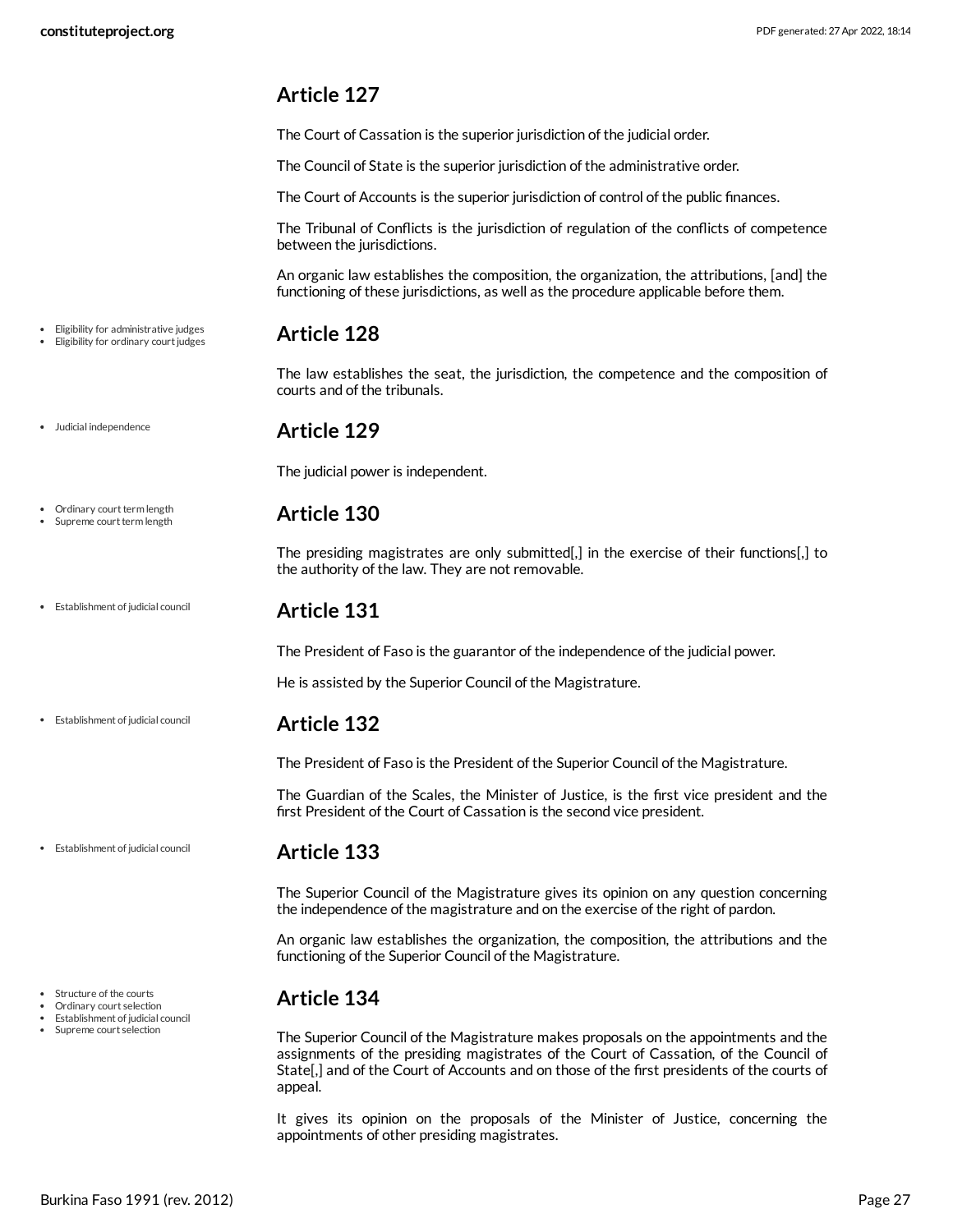• Right to public trial

The prosecuting magistrates are appointed and assigned on proposal of the Minister of Justice.

#### <span id="page-27-0"></span>**Article 135**

An organic law establishes the status of the magistrature with respect for the principles contained in this Constitution.

<span id="page-27-1"></span>It provides for and organizes the guarantees and the independence of the magistrature.

#### **Article 136**

Hearings in all the courts and in all the tribunals are public. The closed hearing is only allowed in the cases defined by the law.

The decisions of the jurisdictions are substantiated, except in the cases where the law provides otherwise for it.

# <span id="page-27-2"></span>**TITLE IX. OF THE HIGH COURT OF JUSTICE**

Courts for judging public officials

Courts for judging public officials • Head of state removal

#### <span id="page-27-3"></span>**Article 137**

A High Court of Justice is instituted. The High Court of Justice is composed of Deputies that the National Assembly elects after each general renewal, as well as the magistrates designated by the President of the Court of Cassation. It elects its President from among its members.

The law establishes its composition, the rules of its functioning and the procedure applicable before it.

#### <span id="page-27-4"></span>**Article 138**

The High Court of Justice is competent to take cognizance of the acts committed by the President of Faso in the exercise of his functions and constituting high treason, of infringing the Constitution or of misappropriation of public funds.

The High Court of Justice is equally competent to judge the members of Government for reason of acts qualified as crimes or misdemeanors committed in the exercise or on the occasion of the exercise of their functions. In all other cases, they remain justiciable by the jurisdictions of common law and of the other jurisdictions.

• Head of state removal

• Head of state removal

#### <span id="page-27-5"></span>**Article 139**

The impeachment of the President of Faso is voted by a majority of four-fifths of the votes of the Deputies composing the Assembly. That of the members of the Government is voted by a majority of two-thirds of the votes of the Deputies composing the Assembly.

#### **Article 140**

<span id="page-27-6"></span>The High Court of Justice is constrained by the definition of crimes and misdemeanors and by the determination of the resultant punishments of the criminal laws in force at the time when the acts were committed.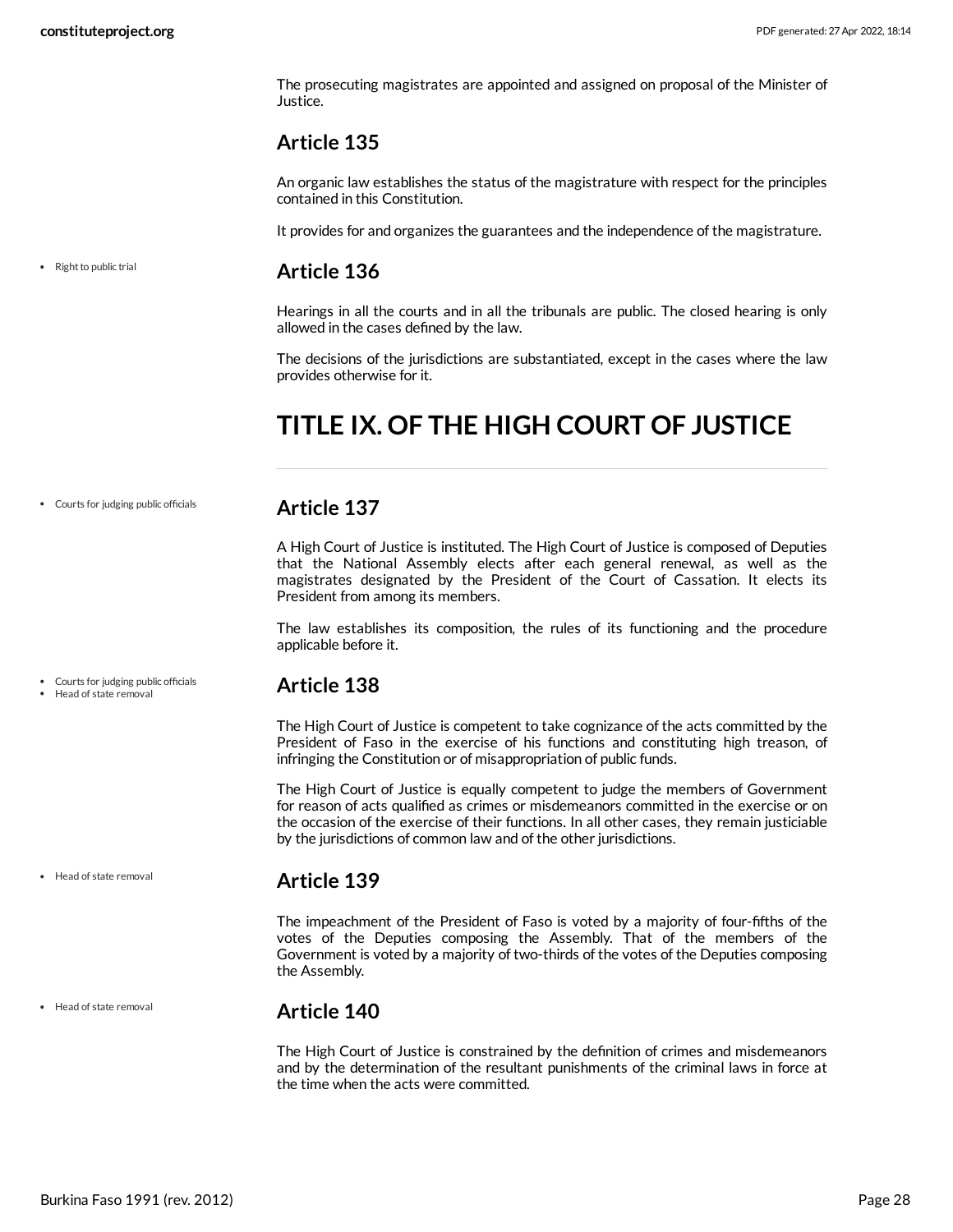# <span id="page-28-0"></span>**TITLE X. OF THE ECONOMIC AND SOCIAL COUNCIL AND OF THE ORGANS OF CONTROL**

Advisory bodies to the head of state

#### <span id="page-28-1"></span>**Article 141**

A consultative organ denominated the Economic and Social Council (CES), is instituted.

The Economic and Social Council is charged to give its opinion on the questions of economic, social or cultural character brought to its attention by the President of Faso or the Government.

It may be consulted on any draft of [a] plan or of [a] program of economic, social or cultural character.

The Economic and Social Council can equally proceed to an analysis of any problem of economic and social development. It submits its conclusion to the President of Faso or to the Government.

The Economic and Social Council may designate one of its members[,] on the demand of the President of Faso or of the Government, to present before these organs, the opinion of the Council on the questions which have been submitted to it.

An organic law establishes the composition, the organization and the functioning of the Economic and Social Council.

#### <span id="page-28-2"></span>**Article 142**

The organs of control are created by the law.

Their competence concerns question of economic, social and cultural character of national interest.

The composition, the attributions and the functioning of these organs of control are established by the law.

# <span id="page-28-3"></span>**TITLE XI. OF THE TERRITORIAL COLLECTIVITIES**

Subsidiary unit government

Subsidiary unit government

#### <span id="page-28-4"></span>**Article 143**

Burkina Faso is organized in territorial collectivities.

#### <span id="page-28-5"></span>**Article 144**

The creation, the elimination, and the division of territorial collectivities is the resort of the law.

Subsidiary unit government

#### <span id="page-28-6"></span>**Article 145**

The law organizes the democratic participation of the populations in the free administration of the territorial collectivities.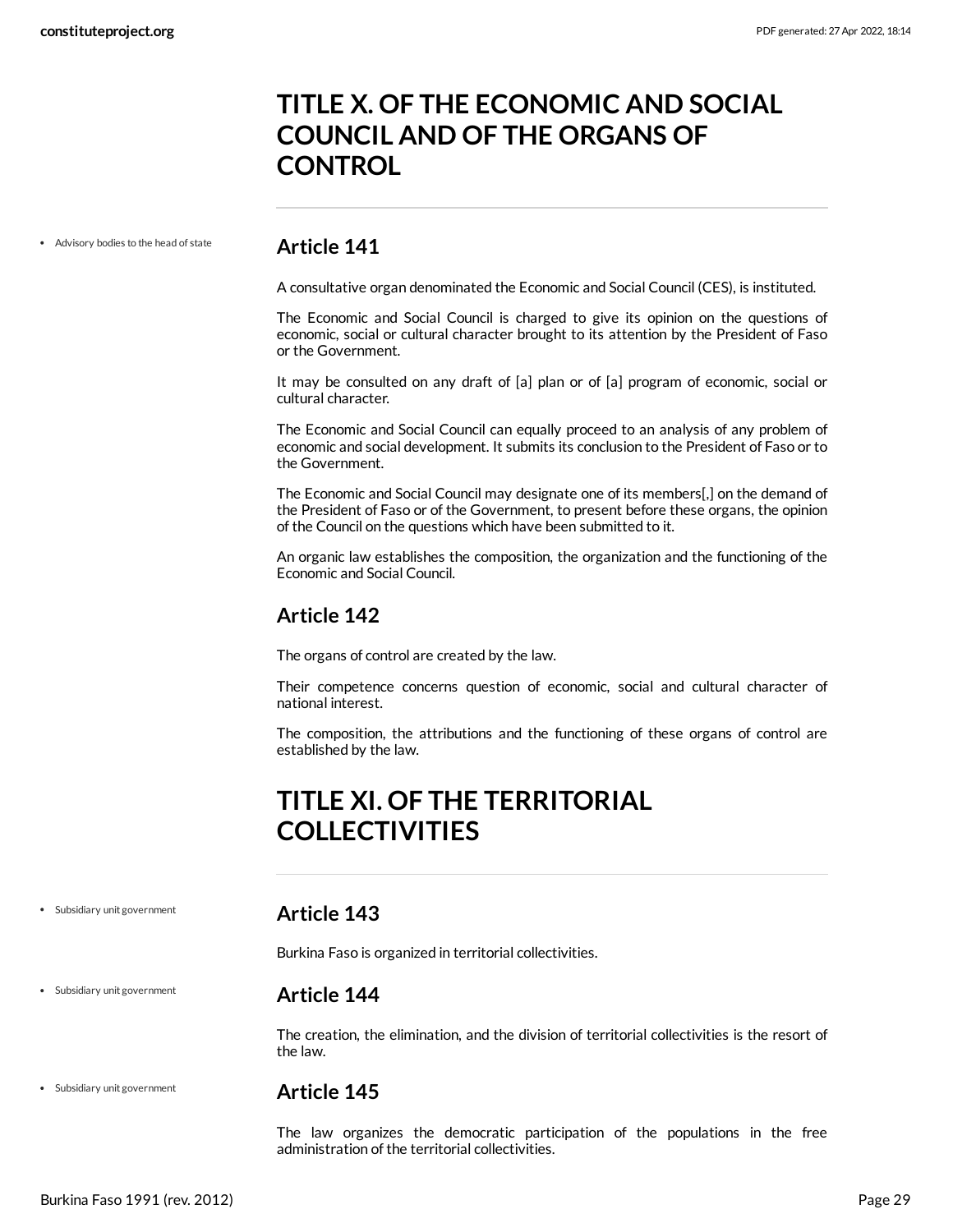# <span id="page-29-0"></span>**TITLE XII. OF AFRICAN UNITY**

• Regional group(s)

• Regional group(s)

### <span id="page-29-1"></span>**Article 146**

Burkina Faso may conclude with any African State agreements of association or of community implying a total or partial abandonment of sovereignty.

#### <span id="page-29-2"></span>**Article 147**

The agreements consecrating the entry of Burkina Faso into a Confederation, a Federation or a Union of African States are submitted to the approval of the People by referendum.

# <span id="page-29-3"></span>**TITLE XIII. OF TREATIES AND INTERNATIONAL AGREEMENTS**

#### <span id="page-29-4"></span>**Article 148**

The President of Faso negotiates, signs and ratifies the international treaties and agreements.

#### <span id="page-29-5"></span>**Article 149**

Peace treaties, the treaties of commerce, the treaties which engage the finances of the State, those which modify the provisions of legislative nature, [and] those that concern the state of persons, can only be ratified or approved by virtue of law.

They can only take effect after having been ratified or approved.

#### <span id="page-29-6"></span>**Article 150**

If the Constitutional Council, referred to [the matter] conforming to Article 157, has declared that an international commitment contains a provision contrary to the Constitution, the authorization to ratify it or to approve it can only take place after the revision of the Constitution.

#### <span id="page-29-7"></span>**Article 151**

The treaties and agreements regularly ratified or approved have, on their publication, an authority superior to that of the laws, under reserve, for each agreement or treaty, of its application by the other party.

# <span id="page-29-9"></span><span id="page-29-8"></span>**TITLE XIV. OF THE CONSTITUTIONAL COUNCIL**

International law Treaty ratification

• Treaty ratification Legal status of treaties

Legal status of treaties

Legal status of treaties

- Treaty ratification
- International law
- Establishment of constitutional court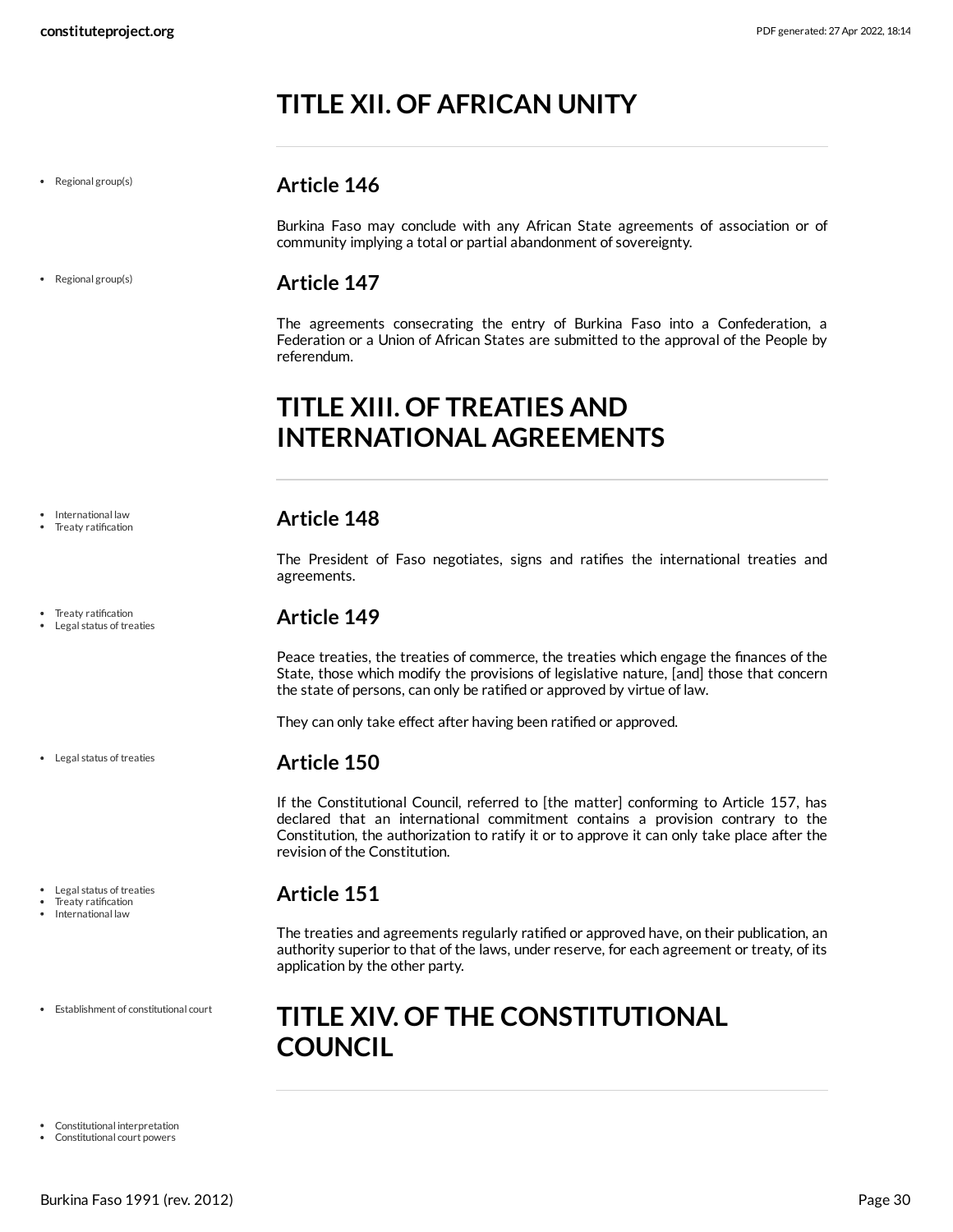<span id="page-30-0"></span>The Constitutional Council is the institution competent in constitutional and electoral matters. It is charged to decide on the constitutionality of the laws, of the ordinances as well as the conformity of the international treaties and agreements with the Constitution.

It interprets the provisions of the Constitution. It controls the regularity, the transparency and the sincerity of the referendum, of the presidential elections, legislative [elections] and is the judge of electoral disputes. It proclaims the definitive results of the referendum, [and] of the presidential and legislative elections.

The control of the regularity and of the transparency of local elections corresponds to the competence of the administrative tribunals. The proclamation of the definitive results of these elections corresponds to the competence of the Council of State.

### <span id="page-30-1"></span>**Article 153**

The Constitutional Council consists of:

- the former Heads of State of Burkina Faso;
- three (3) magistrates appointed by the President of Faso on proposal of the Minister of Justice;
- three (3) persons of distinction appointed by the President of Faso having at least one jurist;
- three (3) persons of distinction appointed by the President of the National Assembly having at least one jurist;
- [and] three (3) persons of distinction appointed by the President of the Senate having at least one jurist.

The members of the Constitutional Council are appointed for a sole mandate of nine (9) years. They elect from among themselves the President of the Constitutional Council.

With the exception of the former Heads of State, the members of the Constitutional Council are renewable by thirds (1/3) every three years within the conditions established by the law.

The functions of member of the Constitutional Council are incompatible with those of a member of the Government or of the Parliament.

The other incompatibilities are established by the law.

#### <span id="page-30-2"></span>**Article 154**

The Constitutional Council sees to the regularity of the presidential elections. It examines the complaints and proclaims the results of the ballot.

The Constitutional Council decides, in case of dispute, on the regularity of the election or of the appointment of the members of the Parliament.

In electoral matters, the Constitutional Council can be referred to [a matter] by any interested candidate.

The Constitutional Council sees to the regularity of the operations of the referendum and proclaims the results of it.

<span id="page-30-3"></span>The Constitutional Council sees to respect for the procedure of revision of the Constitution.

Constitutional court term length

- Eligibility for const court judges
- Constitutional court term limits Constitutional court selection
- Outside professions of legislators

Constitutional court powers

Organic laws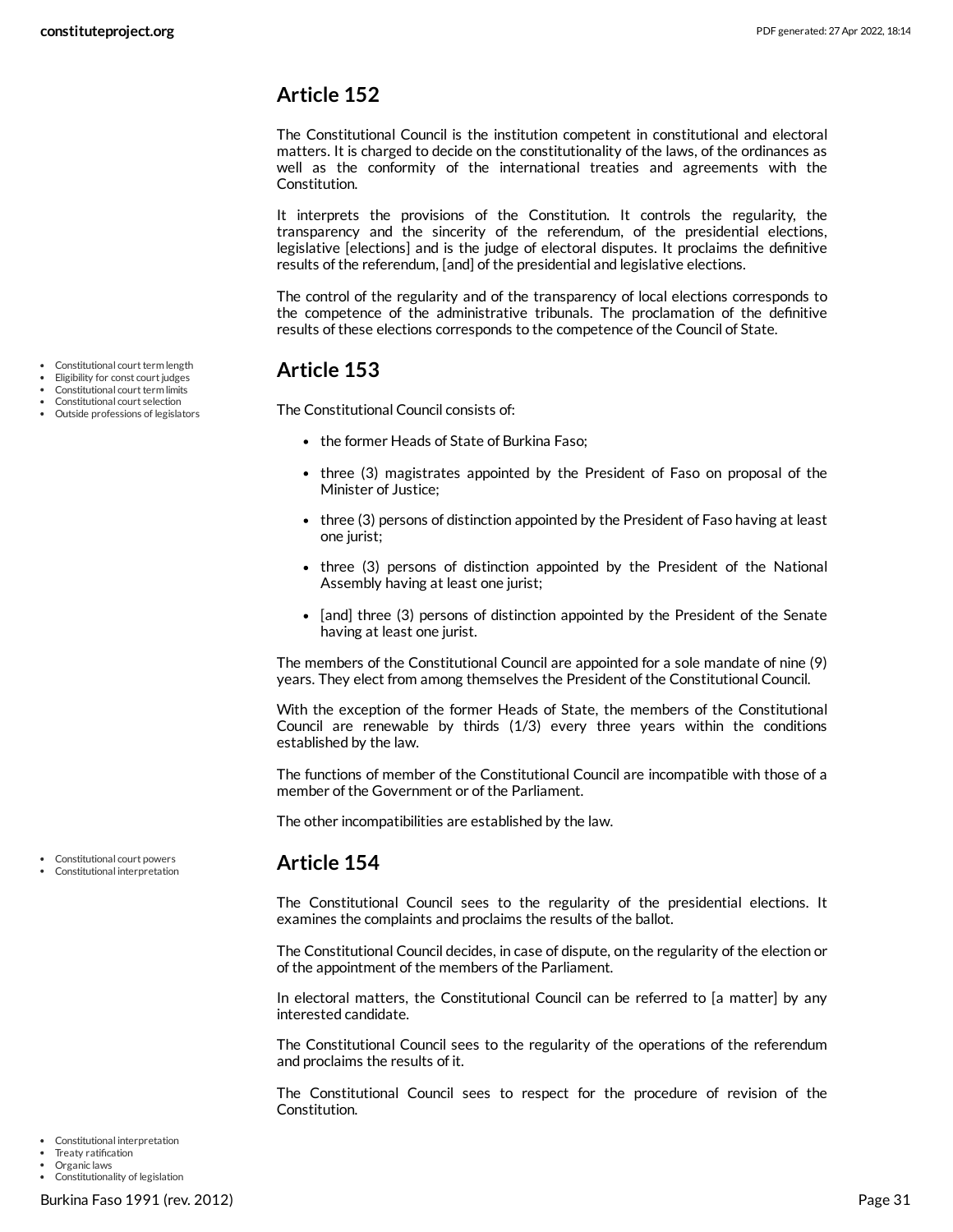<span id="page-31-0"></span>The organic laws and the regulations of the Chambers of the Parliament, before their promulgation or their entry into application[,] must be submitted to the Constitutional Council.

To the same ends, the ordinary laws and the treaties submitted to the procedure of ratification, may be deferred to the Constitutional Council, before their promulgation.

Constitutional interpretation Regulation of political parties

Constitutionality of legislation Constitutional interpretation

#### <span id="page-31-1"></span>**Article 156**

The Constitutional Council is also charged with the control of respect[,] by the political parties, for the provisions of Article 13 paragraph 5 of this Constitution.

#### <span id="page-31-2"></span>**Article 157**

The Constitutional Council is referred to [a matter] by:

- the President of Faso;
- the Prime Minister;
- the President of the Senate;
- the President of the National Assembly;
- one-tenth (1/10) at least of the members of the National Assembly.

If, on the occasion of an instance in course before a jurisdiction, it is held that a legislative provision infringes the rights and freedoms that the Constitution guarantees, the Constitutional Council can be referred to [the matter] of this question on referral of the Council of State or of the Court of Cassation. The Constitutional Council decides within a time period determined by the law. An organic law determines the conditions of application of this provision.

The Constitutional Council can refer itself to any questions relative to its competence, if it judges it necessary.

### <span id="page-31-3"></span>**Article 158**

The referral of the Constitutional Council to [a matter] suspends the time period of the promulgation of the texts which are deferred to it.

Constitutionality of legislation

#### <span id="page-31-4"></span>**Article 159**

A provision declared unconstitutional may not be promulgated or implemented.

The decisions of the Constitutional Council are not susceptible to any recourse. They impose themselves on the public powers and on all the administrative and jurisdictional authorities.

#### <span id="page-31-5"></span>**Article 160**

An organic law establishes the organization and the functioning of the Constitutional Council and determines the procedure applicable before it.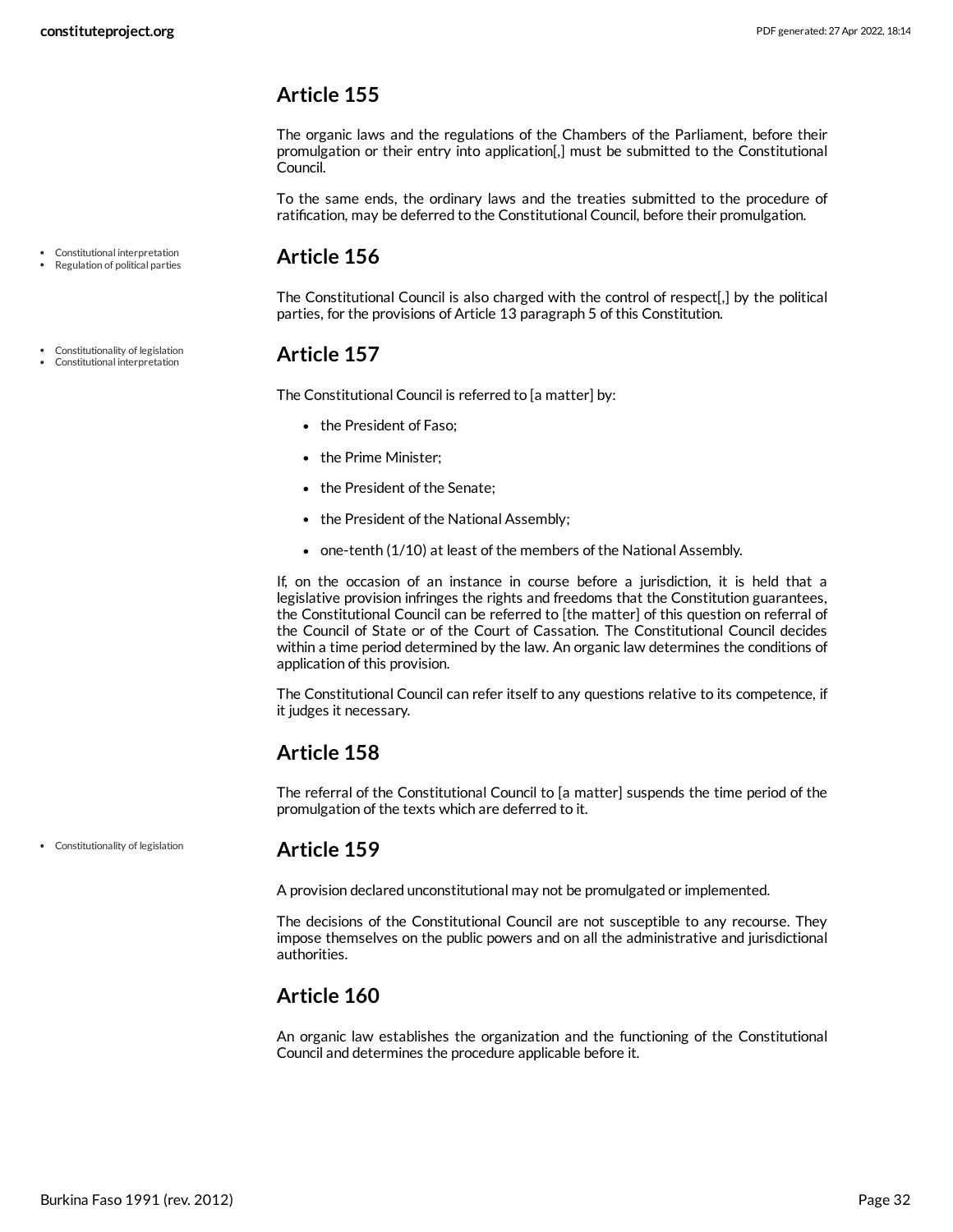# <span id="page-32-0"></span>**TITLE XIVbis. OF THE MEDIATOR OF FASO**

Ombudsman

• Ombudsman

#### <span id="page-32-1"></span>**Article 160.1**

A gratuitous intercessory organ between the public administration and the citizens denominated the Mediator of Faso[,] is instituted.

#### <span id="page-32-2"></span>**Article 160.2**

An organic law establishes the attributions, the organization and the functioning of the Mediator of Faso.

# <span id="page-32-3"></span>**TITLE XIVter. OF THE SUPERIOR COUNCIL OF COMMUNICATION**

Media commission

Media commission

#### <span id="page-32-5"></span>**Article 160.4**

instituted.

<span id="page-32-4"></span>**Article 160.3**

An organic law establishes the attributions, the composition, the organization and the functioning of the Superior Council of Communication.

An independent administrative authority of regulation of communication to the public denominated [the] Superior Council of Communication[,] abbreviated (CSC), is

# <span id="page-32-6"></span>**TITLE XV. OF REVISION**

#### Constitution amendment procedure

#### <span id="page-32-7"></span>**Article 161**

The initiative of the revision of the Constitution belongs concurrently:

- to the President of Faso;
- to the members of the Parliament by the majority of each of the Chambers;
- to the people when a fraction of at least thirty thousand (30,000) persons having the right to vote, introduces before the National Assembly a petition constituting a proposal, written and signed.

#### Constitution amendment procedure

#### <span id="page-32-8"></span>**Article 162**

The law establishes the conditions of the implementation of the procedure of revision.

Constitution amendment procedure

#### <span id="page-32-9"></span>**Article 163**

The bill of revision is, in every case, submitted preliminarily to the evaluation of the Parliament.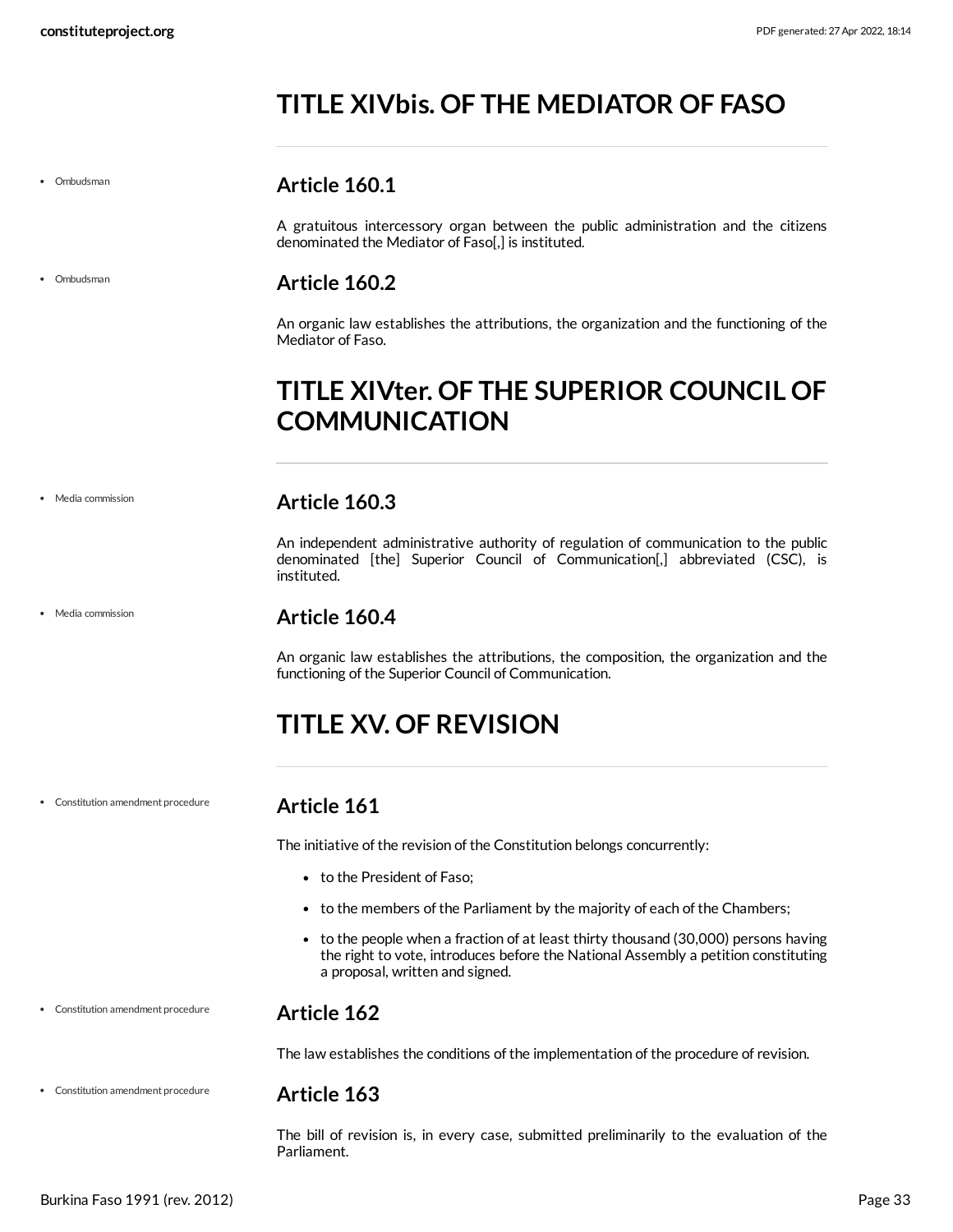- Constitution amendment procedure
- Joint meetings of legislative chambers
- Referenda Standing committees

<span id="page-33-0"></span>The bill of the text is then submitted to referendum. It is considered to have been adopted when it has obtained the majority of the suffrage expressed.

The President of Faso then proceeds with its promulgation in the conditions established by Article 48 of this Constitution.

However, the bill of revision is adopted without recourse to referendum if it is approved by a majority of three-quarters (3/4) of the members of the Parliament convoked in Congress by the President of Faso. The Bureau of the Congress is that of the National Assembly.

#### <span id="page-33-1"></span>**Article 165**

No bill or proposal of revision of the Constitution is receivable when it effects:

- the republican nature and form of the State;
- the multiparty system;
- the integrity of the national territory.

No procedure of revision may be initiated or pursued when it infringes upon the integrity of the territory.

# <span id="page-33-2"></span>**TITLE XVI. FINAL PROVISIONS**

#### <span id="page-33-3"></span>**Article 166**

Treason against the Fatherland and infringement the Constitution constitute the most grave crimes committed against the people.

**Article 167**

<span id="page-33-4"></span>The source of all legitimacy follows from this Constitution.

All power which does not derive its source from this Constitution, notably that resulting from a coup d'etat or from a putsch[,] is illegal. In this case, the right to civil disobedience is recognized to all citizens.

#### <span id="page-33-5"></span>**Article 168**

The Burkinabe people proscribe any idea of personal power.

They proscribe equally all oppression of a part of the people by another.

#### <span id="page-33-6"></span>**Article 168.1**

<span id="page-33-7"></span>A full [pleine] and entire amnesty is accorded to the Heads of State of Burkina Faso for the period running from 1960 to the date of adoption of these provisions.

Transitional provisions

• Right to overthrow government

Unamendable provisions Constitution amendment procedure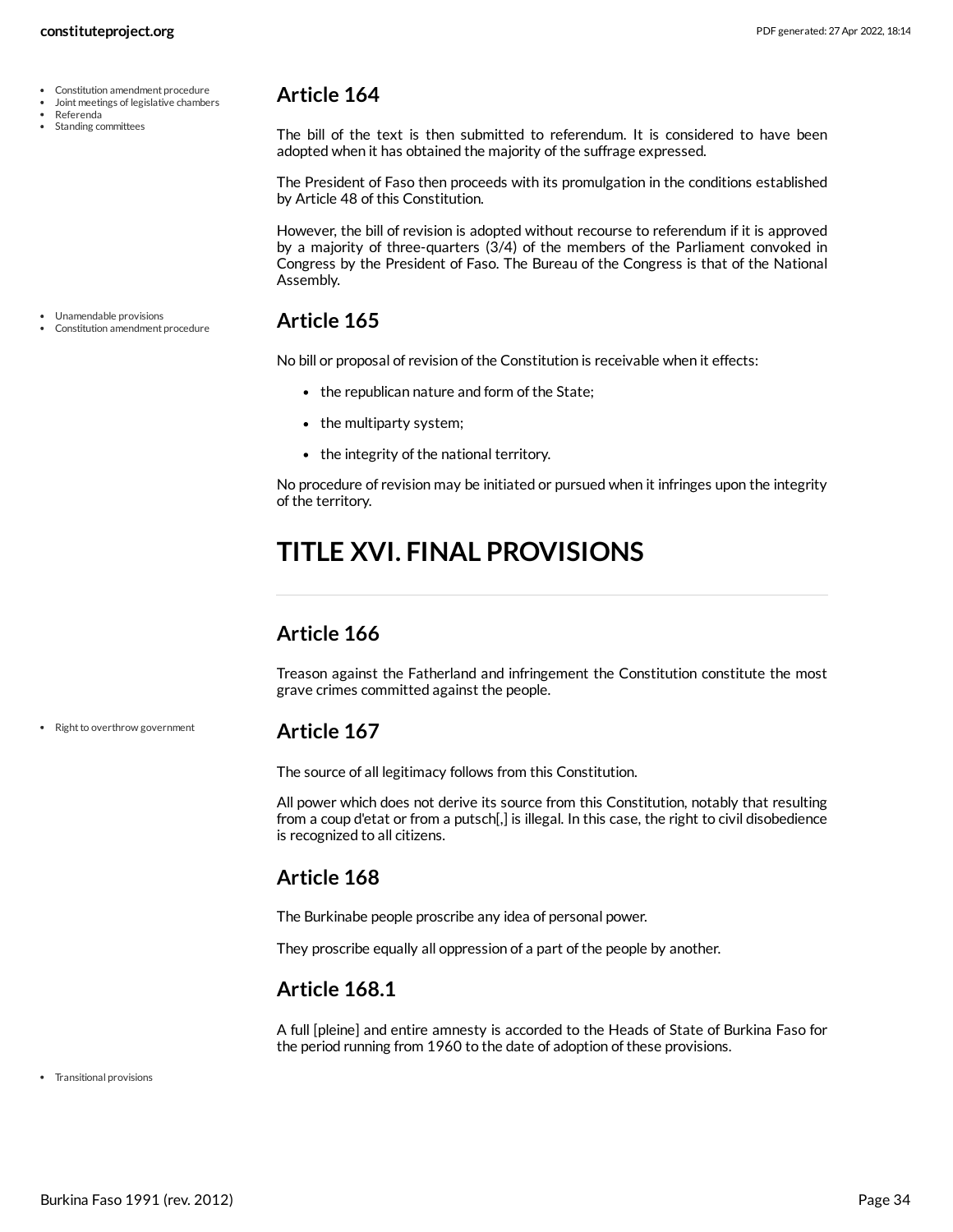# <span id="page-34-0"></span>**TITLE XVI. TRANSITORY PROVISIONS**

### <span id="page-34-1"></span>**Article 169**

The promulgation of the Constitution must intervene in the twenty-one days following its adoption by referendum.

### <span id="page-34-2"></span>**Article 170**

The Head of State and the Government are enabled to take the measures necessary to establish the Institutions.

### <span id="page-34-3"></span>**Article 171**

The presidential and legislative elections take place within the twelve (12) months which follow the adoption of the Constitution.

### <span id="page-34-4"></span>**Article 172**

Until the Institutions are established, the Head of State and the Government continue to act and take the measures necessary for the functioning of the public powers, for the life of the Nation, for the protection of citizens and the safeguarding of the freedoms.

### <span id="page-34-5"></span>**Article 173**

The legislation in force remains applicable insofar as it is not contrary to this Constitution, until the intervention of new texts.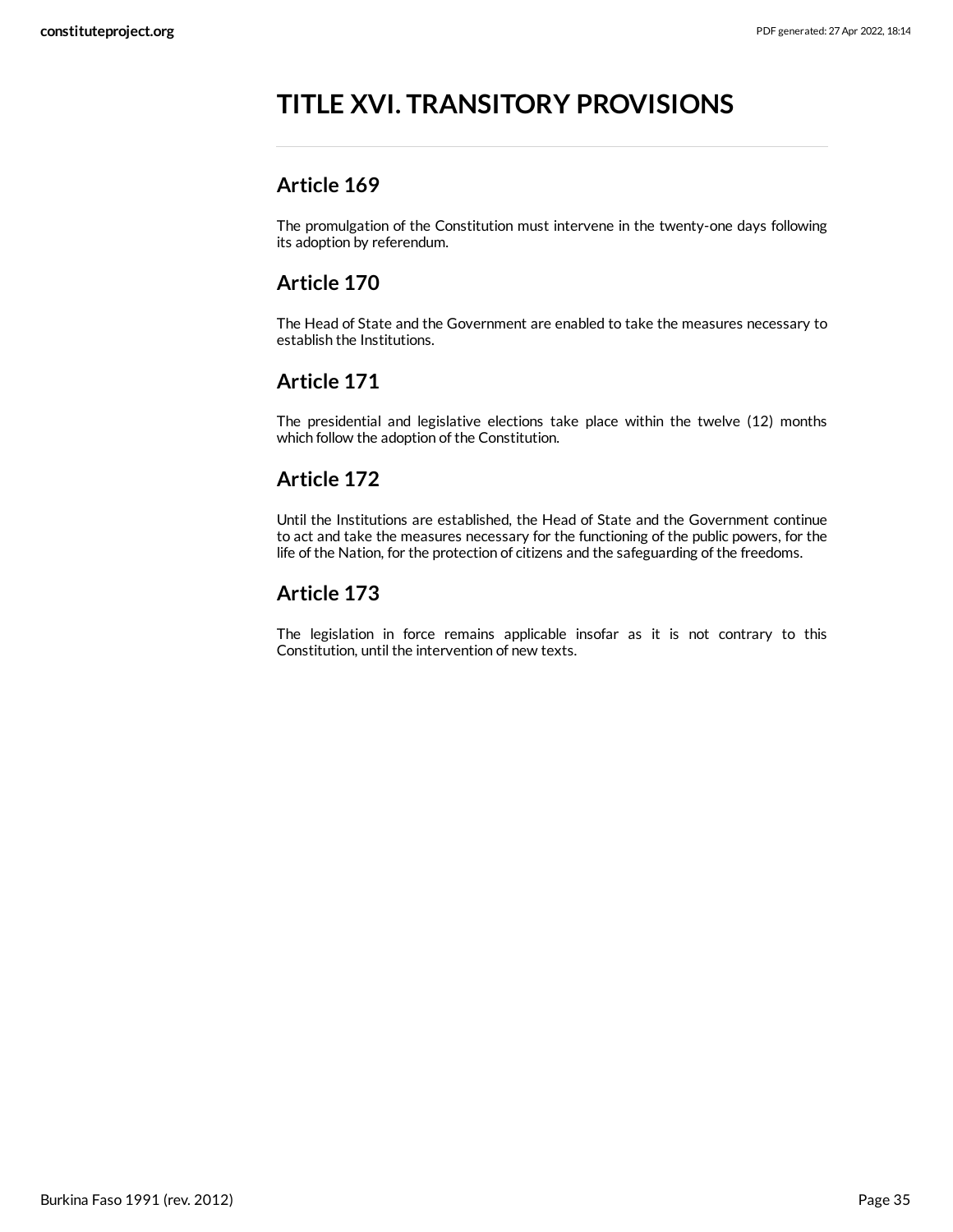# **Topic index**

### A

| B |  |
|---|--|

#### C

### D

### E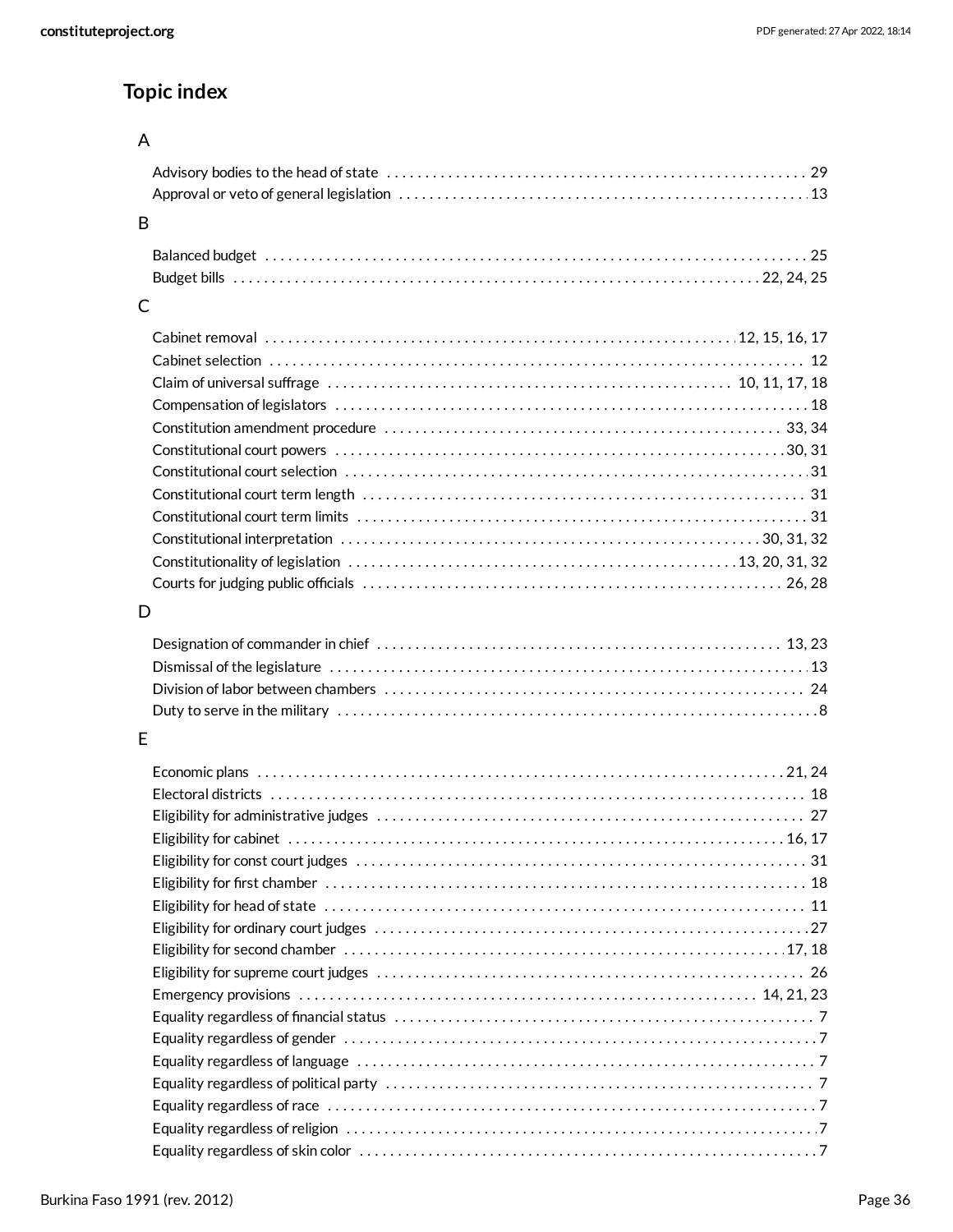#### F

### G

|--|--|

#### H

#### I

### J

|--|--|--|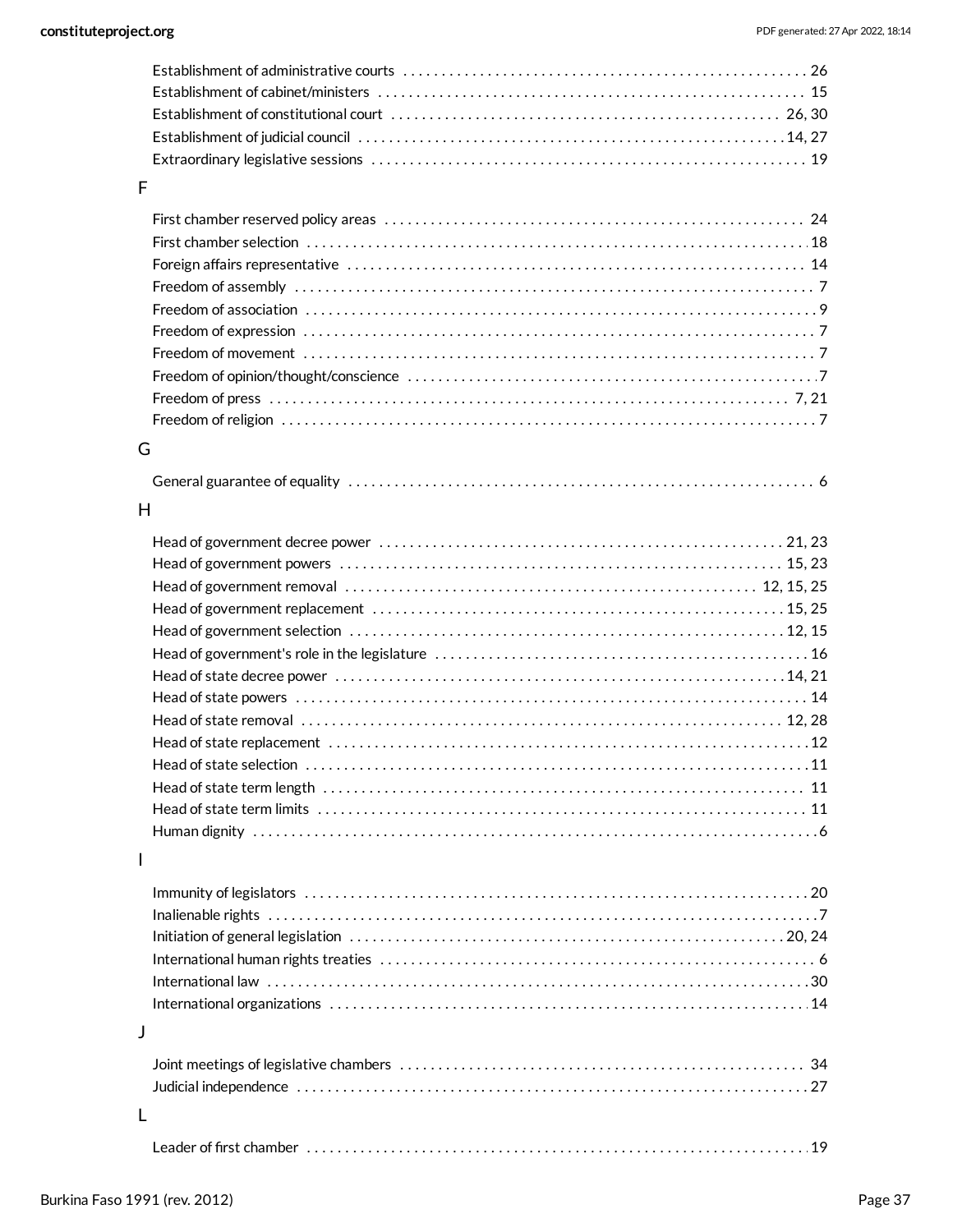#### M

### N

### O

#### P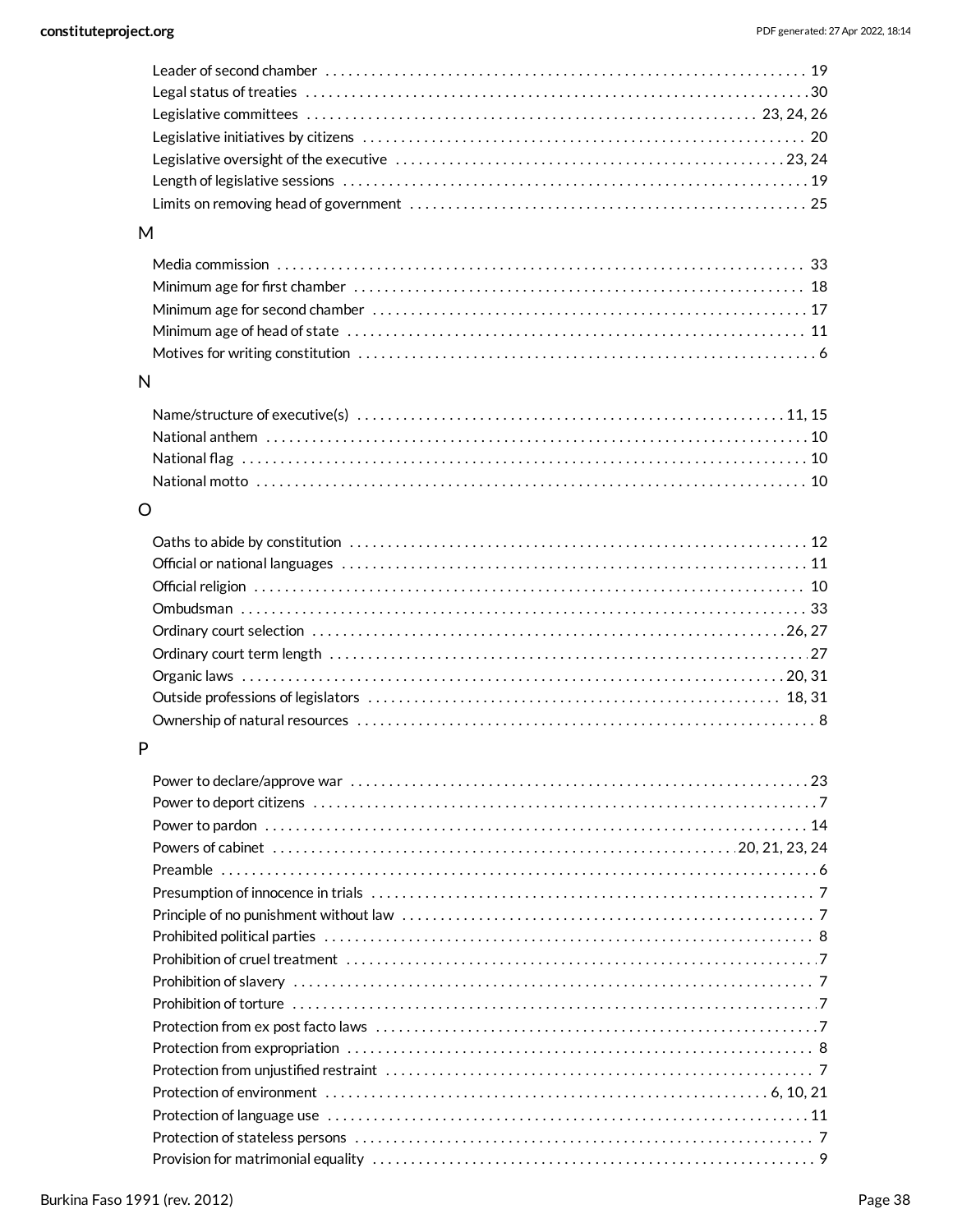| $\mathsf{R}$ |                                                                                                                |
|--------------|----------------------------------------------------------------------------------------------------------------|
|              |                                                                                                                |
|              |                                                                                                                |
|              |                                                                                                                |
|              | Regional group(s) $\dots\dots\dots\dots\dots\dots\dots\dots\dots\dots\dots\dots\dots\dots\dots\dots\dots\dots$ |
|              |                                                                                                                |
|              |                                                                                                                |
|              |                                                                                                                |
|              |                                                                                                                |
|              |                                                                                                                |
|              |                                                                                                                |
|              |                                                                                                                |
|              |                                                                                                                |
|              |                                                                                                                |
|              |                                                                                                                |
|              |                                                                                                                |
|              |                                                                                                                |
|              |                                                                                                                |
|              |                                                                                                                |
|              |                                                                                                                |
|              |                                                                                                                |
|              |                                                                                                                |
|              |                                                                                                                |
|              |                                                                                                                |
|              |                                                                                                                |
|              |                                                                                                                |
|              |                                                                                                                |
|              |                                                                                                                |
|              |                                                                                                                |
|              |                                                                                                                |

#### $\mathsf{S}$